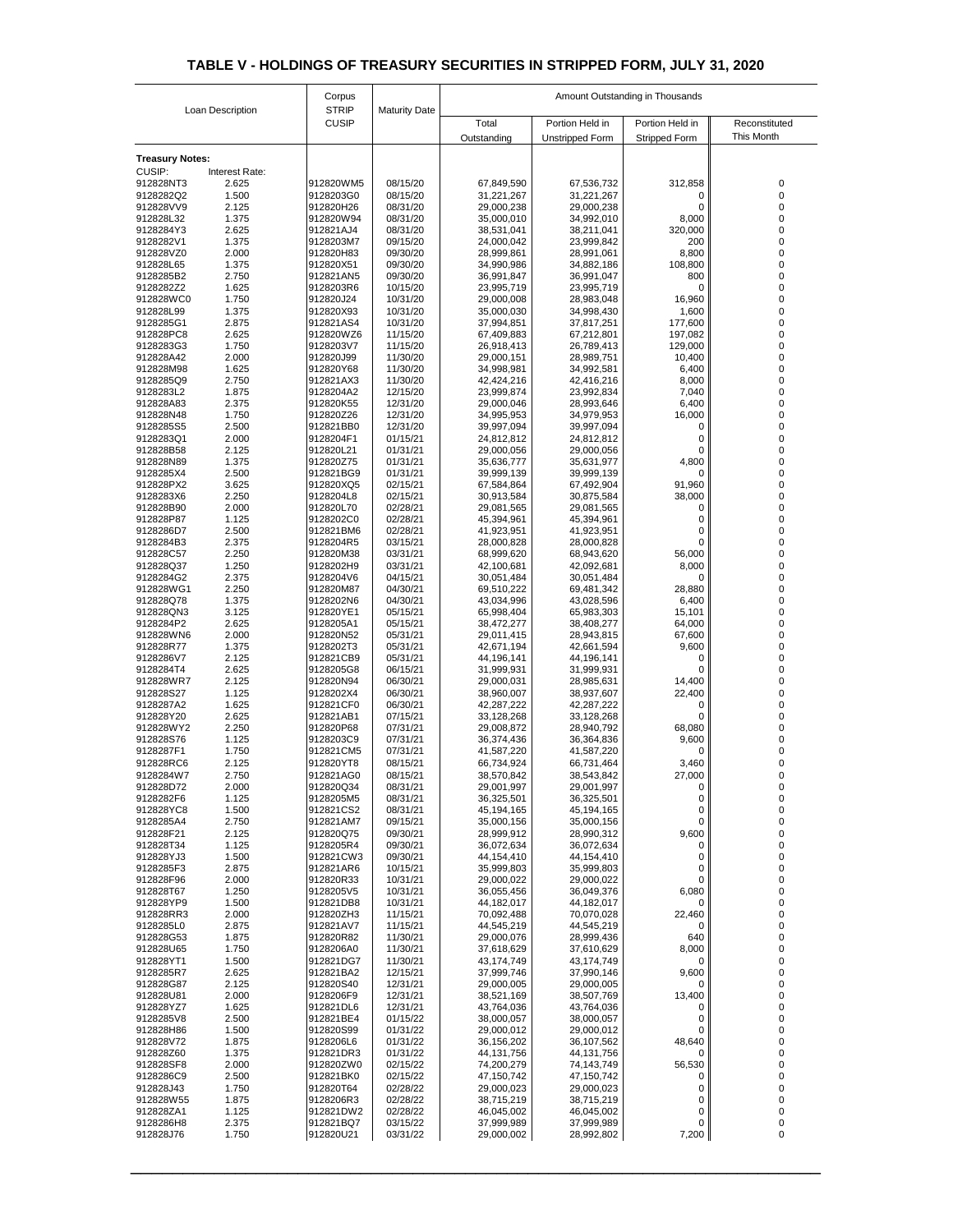| <b>STRIP</b><br>Loan Description<br><b>Maturity Date</b><br><b>CUSIP</b><br>Total<br>Portion Held in<br>Portion Held in<br>Reconstituted<br>This Month<br>Unstripped Form<br><b>Stripped Form</b><br>Outstanding<br>1.875<br>03/31/22<br>912828W89<br>9128206V4<br>38,116,206<br>38,114,606<br>1,600<br>0<br>03/31/22<br>912828ZG8<br>0.375<br>912821EA9<br>45,375,965<br>45,375,965<br>2.250<br>9128286M7<br>912821BU8<br>04/15/22<br>38,005,670<br>38,005,670<br>11,360<br>912828WZ9<br>1.750<br>912820U70<br>04/30/22<br>29,106,104<br>29,094,744<br>1.875<br>912828X47<br>9128207A9<br>04/30/22<br>38,640,820<br>38,633,140<br>7,680<br>0.125<br>912821EF8<br>912828ZM5<br>04/30/22<br>45,647,121<br>45,647,121<br>0<br>57,612<br>912828SV3<br>1.750<br>912820E29<br>05/15/22<br>68,984,549<br>68,926,937<br>2.125<br>22,000<br>9128286U9<br>912821BZ7<br>05/15/22<br>50,944,838<br>50,922,838<br>1.875<br>912828XD7<br>912820V46<br>05/31/22<br>28,999,681<br>28,999,681<br>912828XR6<br>1.750<br>9128207G6<br>05/31/22<br>38,090,150<br>38,090,150<br>0.125<br>912821EL5<br>912828ZR4<br>05/31/22<br>48,618,563<br>48,618,563<br>9128286Y1<br>1.750<br>912821CE3<br>06/15/22<br>38,000,134<br>38,000,134<br>2.125<br>22,400<br>912828XG0<br>912820V87<br>06/30/22<br>29,000,014<br>28,977,614<br>5,600<br>912828XW5<br>1.750<br>9128207L5<br>06/30/22<br>38,132,747<br>38,127,147<br>0.125<br>912828ZX1<br>912821EQ4<br>06/30/22<br>52,291,305<br>52,291,305<br>1.750<br>07/15/22<br>9128287C8<br>912821CK9<br>38,318,602<br>38,318,602<br>4,000<br>912828XQ8<br>2.000<br>912820W52<br>07/31/22<br>29,000,008<br>28,996,008<br>1.875<br>15,680<br>9128282P4<br>9128207R2<br>07/31/22<br>37,457,039<br>37,441,359<br>0.125<br>91282CAC5<br>912821EV3<br>07/31/22<br>53,454,520<br>53,454,520<br>0<br>469,985<br>1.625<br>912828TJ9<br>912820RU3<br>08/15/22<br>65,994,896<br>65,524,911<br>0<br>1.500<br>912828YA2<br>912821CQ6<br>08/15/22<br>62,796,948<br>62,796,948<br>912828L24<br>1.875<br>912820X28<br>08/31/22<br>28,999,997<br>28,999,997<br>9128282S8<br>1.625<br>9128203K1<br>08/31/22<br>35,065,529<br>35,065,529<br>0<br>1.500<br>912821CV5<br>912828YF1<br>09/15/22<br>37,999,913<br>37,999,913<br>0<br>912828L57<br>1.750<br>912820X69<br>09/30/22<br>28,995,021<br>28,995,021<br>0<br>1.875<br>9128282W9<br>9128203P0<br>09/30/22<br>38,229,346<br>38,229,346<br>0<br>912821CZ6<br>10/15/22<br>38,000,011<br>38,000,011<br>912828YK0<br>1.375<br>0<br>912828M49<br>1.875<br>912820Y27<br>10/31/22<br>28,999,763<br>28,999,763<br>0<br>9128283C2<br>2.000<br>9128203T2<br>10/31/22<br>34,850,242<br>34,850,242<br>1.625<br>25,080<br>912828TY6<br>912820SH1<br>11/15/22<br>121,993,264<br>121,968,184<br>2.000<br>912828M80<br>912820Y76<br>11/30/22<br>64,845,013<br>64,845,013<br>1.625<br>912821DK8<br>12/15/22<br>912828YW4<br>38,000,137<br>38,000,137<br>2.125<br>17,600<br>912828N30<br>912820Z34<br>12/31/22<br>67,444,612<br>67,427,012<br>1.500<br>912821DP7<br>01/15/23<br>912828Z29<br>39,215,875<br>39,215,875<br>30,400<br>912828P38<br>1.750<br>912820Z83<br>01/31/23<br>29,520,865<br>29,490,465<br>9128283U2<br>2.375<br>9128204J3<br>01/31/23<br>38,997,043<br>131,200<br>38,865,843<br>2.000<br>912820B30<br>26,255<br>912828UN8<br>02/15/23<br>66,000,846<br>65,974,591<br>912828Z86<br>1.375<br>912821DU6<br>02/15/23<br>54,899,736<br>54,899,736<br>0<br>9128202D8<br>912828P79<br>1.500<br>02/28/23<br>37,376,151<br>37,376,151<br>2.625<br>9128204P9<br>02/28/23<br>9128284A5<br>43,532,563<br>43,532,563<br>0.500<br>912828ZD5<br>912821DZ5<br>03/15/23<br>38,036,596<br>38,036,596<br>1.500<br>912828Q29<br>9128202J5<br>03/31/23<br>34,671,134<br>34,671,134<br>9128284D9<br>2.500<br>9128204T1<br>03/31/23<br>41,165,502<br>41,165,502<br>912828ZH6<br>0.250<br>912821ED3<br>04/15/23<br>40,131,480<br>40,131,480<br>1.625<br>9128202P1<br>912828R28<br>04/30/23<br>35,440,730<br>35,440,730<br>9128284L1<br>2.750<br>9128204Y0<br>04/30/23<br>39,466,440<br>39,466,440<br>329,750<br>1.750<br>912828VB3<br>912820F36<br>05/15/23<br>66,000,762<br>65,671,012<br>0.125<br>912828ZP8<br>912821EJ0<br>05/15/23<br>64,211,656<br>64,211,656<br>0<br>912828R69<br>1.625<br>9128202U0<br>05/31/23<br>35,132,561<br>35,132,561<br>2.750<br>9128205D5<br>9128284S6<br>05/31/23<br>42,253,198<br>42,253,198<br>912828ZU7<br>0.250<br>912821EP6<br>06/15/23<br>44,625,569<br>44,625,569<br>912828S35<br>1.375<br>9128202Y2<br>06/30/23<br>32,084,552<br>32,084,552<br>9128284U1<br>2.625<br>9128205J2<br>06/30/23<br>40,483,254<br>40,483,254<br>0.125<br>912828ZY9<br>912821ET8<br>07/15/23<br>50,035,625<br>50,035,625<br>1.250<br>9128203D7<br>81,920<br>912828S92<br>07/31/23<br>29,955,431<br>29,873,511<br>17,600<br>912828Y61<br>2.750<br>912821AE5<br>07/31/23<br>37,954,982<br>37,937,382<br>22,047<br>912828VS6<br>2.500<br>912820G84<br>08/15/23<br>65,999,916<br>65,977,869<br>9128282D1<br>1.375<br>9128205N3<br>08/31/23<br>29,914,893<br>29,914,893<br>0 I<br>912821AK1<br>08/31/23<br>39,607,836<br>39,607,836<br>9128284X5<br>2.750<br>0<br>0<br>1.375<br>9128205S2<br>09/30/23<br>912828T26<br>29,706,834<br>29,706,834<br>0<br>9128285D8<br>2.875<br>912821AP0<br>09/30/23<br>37,999,866<br>37,999,866<br>0<br>1.625<br>912828T91<br>9128205W3<br>10/31/23<br>29,692,711<br>29,692,711<br>9,600<br>2.875<br>912821AT2<br>10/31/23<br>9128285K2<br>38,999,890<br>38,990,290<br>1,612,817<br>2.750<br>6,400<br>912828WE6<br>912820J65<br>11/15/23<br>65,996,109<br>64,383,292<br>2.125<br>912828U57<br>9128206B8<br>11/30/23<br>30,980,363<br>30,980,363<br>2.875<br>9128285P1<br>912821AY1<br>11/30/23<br>43,512,587<br>43,512,587<br>2.250<br>12/31/23<br>912828V23<br>9128206G7<br>31,723,494<br>31,723,494<br>0<br>2.625<br>912821BC8<br>12/31/23<br>9128285U0<br>40,998,539<br>40,998,539<br>0<br>2.250<br>912828V80<br>9128206M4<br>01/31/24<br>29,775,684<br>29,775,684<br>9128285Z9<br>2.500<br>912821BH7<br>01/31/24<br>41,000,039<br>41,000,039<br>800<br>255,009<br>2.750<br>912820L47<br>02/15/24<br>65,996,824<br>65,741,815<br>912828B66<br>2.125<br>912828W48<br>9128206S1<br>02/29/24<br>31,879,252<br>31,879,252<br>2.375<br>9128286G0<br>912821BN4<br>02/29/24<br>42,973,164<br>42,973,164<br>2.125<br>9128206W2<br>03/31/24<br>912828W71<br>72,389,805<br>72,389,805<br>2.000<br>912828X70<br>9128207B7<br>04/30/24<br>31,818,596<br>31,818,596<br>0<br>2.250<br>9128286R6<br>912821BX2<br>04/30/24<br>41,523,405<br>41,523,405<br>0<br>6,421<br>4,960<br>2.500<br>912820N29<br>05/15/24<br>912828WJ5<br>65,994,795<br>65,988,374<br>912828XT2<br>2.000<br>9128207H4<br>05/31/24<br>76,675,617<br>76,675,617<br>2.000<br>06/30/24<br>912828XX3<br>9128207M3<br>31,403,548<br>31,403,548<br>1.750<br>06/30/24<br>9128286Z8<br>912821CH6<br>43,344,818<br>43,344,818<br>0<br>2.125<br>9128207S0<br>07/31/24<br>9128282N9<br>30,846,907<br>30,846,907<br>0<br>912828Y87<br>1.750<br>912821CN3<br>07/31/24<br>42,627,408<br>42,627,408<br>0<br>85,036<br>2.375<br>08/15/24<br>912828D56<br>912820P84<br>65,998,692<br>65,913,656<br>1.875<br>9128282U3<br>9128203L9<br>08/31/24<br>28,877,629<br>28,877,629<br>0<br>1.250<br>912821CT0<br>912828YE4<br>08/31/24<br>46,324,103<br>46,324,103<br>0<br>$\overline{0}$<br>9128282Y5<br>2.125<br>9128203Q8<br>09/30/24<br>31,480,100<br>31,480,100<br>0 |  |  | Corpus |  | Amount Outstanding in Thousands |  |  |  |
|---------------------------------------------------------------------------------------------------------------------------------------------------------------------------------------------------------------------------------------------------------------------------------------------------------------------------------------------------------------------------------------------------------------------------------------------------------------------------------------------------------------------------------------------------------------------------------------------------------------------------------------------------------------------------------------------------------------------------------------------------------------------------------------------------------------------------------------------------------------------------------------------------------------------------------------------------------------------------------------------------------------------------------------------------------------------------------------------------------------------------------------------------------------------------------------------------------------------------------------------------------------------------------------------------------------------------------------------------------------------------------------------------------------------------------------------------------------------------------------------------------------------------------------------------------------------------------------------------------------------------------------------------------------------------------------------------------------------------------------------------------------------------------------------------------------------------------------------------------------------------------------------------------------------------------------------------------------------------------------------------------------------------------------------------------------------------------------------------------------------------------------------------------------------------------------------------------------------------------------------------------------------------------------------------------------------------------------------------------------------------------------------------------------------------------------------------------------------------------------------------------------------------------------------------------------------------------------------------------------------------------------------------------------------------------------------------------------------------------------------------------------------------------------------------------------------------------------------------------------------------------------------------------------------------------------------------------------------------------------------------------------------------------------------------------------------------------------------------------------------------------------------------------------------------------------------------------------------------------------------------------------------------------------------------------------------------------------------------------------------------------------------------------------------------------------------------------------------------------------------------------------------------------------------------------------------------------------------------------------------------------------------------------------------------------------------------------------------------------------------------------------------------------------------------------------------------------------------------------------------------------------------------------------------------------------------------------------------------------------------------------------------------------------------------------------------------------------------------------------------------------------------------------------------------------------------------------------------------------------------------------------------------------------------------------------------------------------------------------------------------------------------------------------------------------------------------------------------------------------------------------------------------------------------------------------------------------------------------------------------------------------------------------------------------------------------------------------------------------------------------------------------------------------------------------------------------------------------------------------------------------------------------------------------------------------------------------------------------------------------------------------------------------------------------------------------------------------------------------------------------------------------------------------------------------------------------------------------------------------------------------------------------------------------------------------------------------------------------------------------------------------------------------------------------------------------------------------------------------------------------------------------------------------------------------------------------------------------------------------------------------------------------------------------------------------------------------------------------------------------------------------------------------------------------------------------------------------------------------------------------------------------------------------------------------------------------------------------------------------------------------------------------------------------------------------------------------------------------------------------------------------------------------------------------------------------------------------------------------------------------------------------------------------------------------------------------------------------------------------------------------------------------------------------------------------------------------------------------------------------------------------------------------------------------------------------------------------------------------------------------------------------------------------------------------------------------------------------------------------------------------------------------------------------------------------------------------------------------------------------------------------------------------------------------------------------------------------------------------------------------------------------------------------------------------------------------------------------------------------------------------------------------------------------------------------------------------------------------------------------------------------------------------------------------------------------------------------------------------------------------|--|--|--------|--|---------------------------------|--|--|--|
|                                                                                                                                                                                                                                                                                                                                                                                                                                                                                                                                                                                                                                                                                                                                                                                                                                                                                                                                                                                                                                                                                                                                                                                                                                                                                                                                                                                                                                                                                                                                                                                                                                                                                                                                                                                                                                                                                                                                                                                                                                                                                                                                                                                                                                                                                                                                                                                                                                                                                                                                                                                                                                                                                                                                                                                                                                                                                                                                                                                                                                                                                                                                                                                                                                                                                                                                                                                                                                                                                                                                                                                                                                                                                                                                                                                                                                                                                                                                                                                                                                                                                                                                                                                                                                                                                                                                                                                                                                                                                                                                                                                                                                                                                                                                                                                                                                                                                                                                                                                                                                                                                                                                                                                                                                                                                                                                                                                                                                                                                                                                                                                                                                                                                                                                                                                                                                                                                                                                                                                                                                                                                                                                                                                                                                                                                                                                                                                                                                                                                                                                                                                                                                                                                                                                                                                                                                                                                                                                                                                                                                                                                                                                                                                                                                                                                                                                                                           |  |  |        |  |                                 |  |  |  |
|                                                                                                                                                                                                                                                                                                                                                                                                                                                                                                                                                                                                                                                                                                                                                                                                                                                                                                                                                                                                                                                                                                                                                                                                                                                                                                                                                                                                                                                                                                                                                                                                                                                                                                                                                                                                                                                                                                                                                                                                                                                                                                                                                                                                                                                                                                                                                                                                                                                                                                                                                                                                                                                                                                                                                                                                                                                                                                                                                                                                                                                                                                                                                                                                                                                                                                                                                                                                                                                                                                                                                                                                                                                                                                                                                                                                                                                                                                                                                                                                                                                                                                                                                                                                                                                                                                                                                                                                                                                                                                                                                                                                                                                                                                                                                                                                                                                                                                                                                                                                                                                                                                                                                                                                                                                                                                                                                                                                                                                                                                                                                                                                                                                                                                                                                                                                                                                                                                                                                                                                                                                                                                                                                                                                                                                                                                                                                                                                                                                                                                                                                                                                                                                                                                                                                                                                                                                                                                                                                                                                                                                                                                                                                                                                                                                                                                                                                                           |  |  |        |  |                                 |  |  |  |
|                                                                                                                                                                                                                                                                                                                                                                                                                                                                                                                                                                                                                                                                                                                                                                                                                                                                                                                                                                                                                                                                                                                                                                                                                                                                                                                                                                                                                                                                                                                                                                                                                                                                                                                                                                                                                                                                                                                                                                                                                                                                                                                                                                                                                                                                                                                                                                                                                                                                                                                                                                                                                                                                                                                                                                                                                                                                                                                                                                                                                                                                                                                                                                                                                                                                                                                                                                                                                                                                                                                                                                                                                                                                                                                                                                                                                                                                                                                                                                                                                                                                                                                                                                                                                                                                                                                                                                                                                                                                                                                                                                                                                                                                                                                                                                                                                                                                                                                                                                                                                                                                                                                                                                                                                                                                                                                                                                                                                                                                                                                                                                                                                                                                                                                                                                                                                                                                                                                                                                                                                                                                                                                                                                                                                                                                                                                                                                                                                                                                                                                                                                                                                                                                                                                                                                                                                                                                                                                                                                                                                                                                                                                                                                                                                                                                                                                                                                           |  |  |        |  |                                 |  |  |  |
|                                                                                                                                                                                                                                                                                                                                                                                                                                                                                                                                                                                                                                                                                                                                                                                                                                                                                                                                                                                                                                                                                                                                                                                                                                                                                                                                                                                                                                                                                                                                                                                                                                                                                                                                                                                                                                                                                                                                                                                                                                                                                                                                                                                                                                                                                                                                                                                                                                                                                                                                                                                                                                                                                                                                                                                                                                                                                                                                                                                                                                                                                                                                                                                                                                                                                                                                                                                                                                                                                                                                                                                                                                                                                                                                                                                                                                                                                                                                                                                                                                                                                                                                                                                                                                                                                                                                                                                                                                                                                                                                                                                                                                                                                                                                                                                                                                                                                                                                                                                                                                                                                                                                                                                                                                                                                                                                                                                                                                                                                                                                                                                                                                                                                                                                                                                                                                                                                                                                                                                                                                                                                                                                                                                                                                                                                                                                                                                                                                                                                                                                                                                                                                                                                                                                                                                                                                                                                                                                                                                                                                                                                                                                                                                                                                                                                                                                                                           |  |  |        |  |                                 |  |  |  |
|                                                                                                                                                                                                                                                                                                                                                                                                                                                                                                                                                                                                                                                                                                                                                                                                                                                                                                                                                                                                                                                                                                                                                                                                                                                                                                                                                                                                                                                                                                                                                                                                                                                                                                                                                                                                                                                                                                                                                                                                                                                                                                                                                                                                                                                                                                                                                                                                                                                                                                                                                                                                                                                                                                                                                                                                                                                                                                                                                                                                                                                                                                                                                                                                                                                                                                                                                                                                                                                                                                                                                                                                                                                                                                                                                                                                                                                                                                                                                                                                                                                                                                                                                                                                                                                                                                                                                                                                                                                                                                                                                                                                                                                                                                                                                                                                                                                                                                                                                                                                                                                                                                                                                                                                                                                                                                                                                                                                                                                                                                                                                                                                                                                                                                                                                                                                                                                                                                                                                                                                                                                                                                                                                                                                                                                                                                                                                                                                                                                                                                                                                                                                                                                                                                                                                                                                                                                                                                                                                                                                                                                                                                                                                                                                                                                                                                                                                                           |  |  |        |  |                                 |  |  |  |
|                                                                                                                                                                                                                                                                                                                                                                                                                                                                                                                                                                                                                                                                                                                                                                                                                                                                                                                                                                                                                                                                                                                                                                                                                                                                                                                                                                                                                                                                                                                                                                                                                                                                                                                                                                                                                                                                                                                                                                                                                                                                                                                                                                                                                                                                                                                                                                                                                                                                                                                                                                                                                                                                                                                                                                                                                                                                                                                                                                                                                                                                                                                                                                                                                                                                                                                                                                                                                                                                                                                                                                                                                                                                                                                                                                                                                                                                                                                                                                                                                                                                                                                                                                                                                                                                                                                                                                                                                                                                                                                                                                                                                                                                                                                                                                                                                                                                                                                                                                                                                                                                                                                                                                                                                                                                                                                                                                                                                                                                                                                                                                                                                                                                                                                                                                                                                                                                                                                                                                                                                                                                                                                                                                                                                                                                                                                                                                                                                                                                                                                                                                                                                                                                                                                                                                                                                                                                                                                                                                                                                                                                                                                                                                                                                                                                                                                                                                           |  |  |        |  |                                 |  |  |  |
|                                                                                                                                                                                                                                                                                                                                                                                                                                                                                                                                                                                                                                                                                                                                                                                                                                                                                                                                                                                                                                                                                                                                                                                                                                                                                                                                                                                                                                                                                                                                                                                                                                                                                                                                                                                                                                                                                                                                                                                                                                                                                                                                                                                                                                                                                                                                                                                                                                                                                                                                                                                                                                                                                                                                                                                                                                                                                                                                                                                                                                                                                                                                                                                                                                                                                                                                                                                                                                                                                                                                                                                                                                                                                                                                                                                                                                                                                                                                                                                                                                                                                                                                                                                                                                                                                                                                                                                                                                                                                                                                                                                                                                                                                                                                                                                                                                                                                                                                                                                                                                                                                                                                                                                                                                                                                                                                                                                                                                                                                                                                                                                                                                                                                                                                                                                                                                                                                                                                                                                                                                                                                                                                                                                                                                                                                                                                                                                                                                                                                                                                                                                                                                                                                                                                                                                                                                                                                                                                                                                                                                                                                                                                                                                                                                                                                                                                                                           |  |  |        |  |                                 |  |  |  |
|                                                                                                                                                                                                                                                                                                                                                                                                                                                                                                                                                                                                                                                                                                                                                                                                                                                                                                                                                                                                                                                                                                                                                                                                                                                                                                                                                                                                                                                                                                                                                                                                                                                                                                                                                                                                                                                                                                                                                                                                                                                                                                                                                                                                                                                                                                                                                                                                                                                                                                                                                                                                                                                                                                                                                                                                                                                                                                                                                                                                                                                                                                                                                                                                                                                                                                                                                                                                                                                                                                                                                                                                                                                                                                                                                                                                                                                                                                                                                                                                                                                                                                                                                                                                                                                                                                                                                                                                                                                                                                                                                                                                                                                                                                                                                                                                                                                                                                                                                                                                                                                                                                                                                                                                                                                                                                                                                                                                                                                                                                                                                                                                                                                                                                                                                                                                                                                                                                                                                                                                                                                                                                                                                                                                                                                                                                                                                                                                                                                                                                                                                                                                                                                                                                                                                                                                                                                                                                                                                                                                                                                                                                                                                                                                                                                                                                                                                                           |  |  |        |  |                                 |  |  |  |
|                                                                                                                                                                                                                                                                                                                                                                                                                                                                                                                                                                                                                                                                                                                                                                                                                                                                                                                                                                                                                                                                                                                                                                                                                                                                                                                                                                                                                                                                                                                                                                                                                                                                                                                                                                                                                                                                                                                                                                                                                                                                                                                                                                                                                                                                                                                                                                                                                                                                                                                                                                                                                                                                                                                                                                                                                                                                                                                                                                                                                                                                                                                                                                                                                                                                                                                                                                                                                                                                                                                                                                                                                                                                                                                                                                                                                                                                                                                                                                                                                                                                                                                                                                                                                                                                                                                                                                                                                                                                                                                                                                                                                                                                                                                                                                                                                                                                                                                                                                                                                                                                                                                                                                                                                                                                                                                                                                                                                                                                                                                                                                                                                                                                                                                                                                                                                                                                                                                                                                                                                                                                                                                                                                                                                                                                                                                                                                                                                                                                                                                                                                                                                                                                                                                                                                                                                                                                                                                                                                                                                                                                                                                                                                                                                                                                                                                                                                           |  |  |        |  |                                 |  |  |  |
|                                                                                                                                                                                                                                                                                                                                                                                                                                                                                                                                                                                                                                                                                                                                                                                                                                                                                                                                                                                                                                                                                                                                                                                                                                                                                                                                                                                                                                                                                                                                                                                                                                                                                                                                                                                                                                                                                                                                                                                                                                                                                                                                                                                                                                                                                                                                                                                                                                                                                                                                                                                                                                                                                                                                                                                                                                                                                                                                                                                                                                                                                                                                                                                                                                                                                                                                                                                                                                                                                                                                                                                                                                                                                                                                                                                                                                                                                                                                                                                                                                                                                                                                                                                                                                                                                                                                                                                                                                                                                                                                                                                                                                                                                                                                                                                                                                                                                                                                                                                                                                                                                                                                                                                                                                                                                                                                                                                                                                                                                                                                                                                                                                                                                                                                                                                                                                                                                                                                                                                                                                                                                                                                                                                                                                                                                                                                                                                                                                                                                                                                                                                                                                                                                                                                                                                                                                                                                                                                                                                                                                                                                                                                                                                                                                                                                                                                                                           |  |  |        |  |                                 |  |  |  |
|                                                                                                                                                                                                                                                                                                                                                                                                                                                                                                                                                                                                                                                                                                                                                                                                                                                                                                                                                                                                                                                                                                                                                                                                                                                                                                                                                                                                                                                                                                                                                                                                                                                                                                                                                                                                                                                                                                                                                                                                                                                                                                                                                                                                                                                                                                                                                                                                                                                                                                                                                                                                                                                                                                                                                                                                                                                                                                                                                                                                                                                                                                                                                                                                                                                                                                                                                                                                                                                                                                                                                                                                                                                                                                                                                                                                                                                                                                                                                                                                                                                                                                                                                                                                                                                                                                                                                                                                                                                                                                                                                                                                                                                                                                                                                                                                                                                                                                                                                                                                                                                                                                                                                                                                                                                                                                                                                                                                                                                                                                                                                                                                                                                                                                                                                                                                                                                                                                                                                                                                                                                                                                                                                                                                                                                                                                                                                                                                                                                                                                                                                                                                                                                                                                                                                                                                                                                                                                                                                                                                                                                                                                                                                                                                                                                                                                                                                                           |  |  |        |  |                                 |  |  |  |
|                                                                                                                                                                                                                                                                                                                                                                                                                                                                                                                                                                                                                                                                                                                                                                                                                                                                                                                                                                                                                                                                                                                                                                                                                                                                                                                                                                                                                                                                                                                                                                                                                                                                                                                                                                                                                                                                                                                                                                                                                                                                                                                                                                                                                                                                                                                                                                                                                                                                                                                                                                                                                                                                                                                                                                                                                                                                                                                                                                                                                                                                                                                                                                                                                                                                                                                                                                                                                                                                                                                                                                                                                                                                                                                                                                                                                                                                                                                                                                                                                                                                                                                                                                                                                                                                                                                                                                                                                                                                                                                                                                                                                                                                                                                                                                                                                                                                                                                                                                                                                                                                                                                                                                                                                                                                                                                                                                                                                                                                                                                                                                                                                                                                                                                                                                                                                                                                                                                                                                                                                                                                                                                                                                                                                                                                                                                                                                                                                                                                                                                                                                                                                                                                                                                                                                                                                                                                                                                                                                                                                                                                                                                                                                                                                                                                                                                                                                           |  |  |        |  |                                 |  |  |  |
|                                                                                                                                                                                                                                                                                                                                                                                                                                                                                                                                                                                                                                                                                                                                                                                                                                                                                                                                                                                                                                                                                                                                                                                                                                                                                                                                                                                                                                                                                                                                                                                                                                                                                                                                                                                                                                                                                                                                                                                                                                                                                                                                                                                                                                                                                                                                                                                                                                                                                                                                                                                                                                                                                                                                                                                                                                                                                                                                                                                                                                                                                                                                                                                                                                                                                                                                                                                                                                                                                                                                                                                                                                                                                                                                                                                                                                                                                                                                                                                                                                                                                                                                                                                                                                                                                                                                                                                                                                                                                                                                                                                                                                                                                                                                                                                                                                                                                                                                                                                                                                                                                                                                                                                                                                                                                                                                                                                                                                                                                                                                                                                                                                                                                                                                                                                                                                                                                                                                                                                                                                                                                                                                                                                                                                                                                                                                                                                                                                                                                                                                                                                                                                                                                                                                                                                                                                                                                                                                                                                                                                                                                                                                                                                                                                                                                                                                                                           |  |  |        |  |                                 |  |  |  |
|                                                                                                                                                                                                                                                                                                                                                                                                                                                                                                                                                                                                                                                                                                                                                                                                                                                                                                                                                                                                                                                                                                                                                                                                                                                                                                                                                                                                                                                                                                                                                                                                                                                                                                                                                                                                                                                                                                                                                                                                                                                                                                                                                                                                                                                                                                                                                                                                                                                                                                                                                                                                                                                                                                                                                                                                                                                                                                                                                                                                                                                                                                                                                                                                                                                                                                                                                                                                                                                                                                                                                                                                                                                                                                                                                                                                                                                                                                                                                                                                                                                                                                                                                                                                                                                                                                                                                                                                                                                                                                                                                                                                                                                                                                                                                                                                                                                                                                                                                                                                                                                                                                                                                                                                                                                                                                                                                                                                                                                                                                                                                                                                                                                                                                                                                                                                                                                                                                                                                                                                                                                                                                                                                                                                                                                                                                                                                                                                                                                                                                                                                                                                                                                                                                                                                                                                                                                                                                                                                                                                                                                                                                                                                                                                                                                                                                                                                                           |  |  |        |  |                                 |  |  |  |
|                                                                                                                                                                                                                                                                                                                                                                                                                                                                                                                                                                                                                                                                                                                                                                                                                                                                                                                                                                                                                                                                                                                                                                                                                                                                                                                                                                                                                                                                                                                                                                                                                                                                                                                                                                                                                                                                                                                                                                                                                                                                                                                                                                                                                                                                                                                                                                                                                                                                                                                                                                                                                                                                                                                                                                                                                                                                                                                                                                                                                                                                                                                                                                                                                                                                                                                                                                                                                                                                                                                                                                                                                                                                                                                                                                                                                                                                                                                                                                                                                                                                                                                                                                                                                                                                                                                                                                                                                                                                                                                                                                                                                                                                                                                                                                                                                                                                                                                                                                                                                                                                                                                                                                                                                                                                                                                                                                                                                                                                                                                                                                                                                                                                                                                                                                                                                                                                                                                                                                                                                                                                                                                                                                                                                                                                                                                                                                                                                                                                                                                                                                                                                                                                                                                                                                                                                                                                                                                                                                                                                                                                                                                                                                                                                                                                                                                                                                           |  |  |        |  |                                 |  |  |  |
|                                                                                                                                                                                                                                                                                                                                                                                                                                                                                                                                                                                                                                                                                                                                                                                                                                                                                                                                                                                                                                                                                                                                                                                                                                                                                                                                                                                                                                                                                                                                                                                                                                                                                                                                                                                                                                                                                                                                                                                                                                                                                                                                                                                                                                                                                                                                                                                                                                                                                                                                                                                                                                                                                                                                                                                                                                                                                                                                                                                                                                                                                                                                                                                                                                                                                                                                                                                                                                                                                                                                                                                                                                                                                                                                                                                                                                                                                                                                                                                                                                                                                                                                                                                                                                                                                                                                                                                                                                                                                                                                                                                                                                                                                                                                                                                                                                                                                                                                                                                                                                                                                                                                                                                                                                                                                                                                                                                                                                                                                                                                                                                                                                                                                                                                                                                                                                                                                                                                                                                                                                                                                                                                                                                                                                                                                                                                                                                                                                                                                                                                                                                                                                                                                                                                                                                                                                                                                                                                                                                                                                                                                                                                                                                                                                                                                                                                                                           |  |  |        |  |                                 |  |  |  |
|                                                                                                                                                                                                                                                                                                                                                                                                                                                                                                                                                                                                                                                                                                                                                                                                                                                                                                                                                                                                                                                                                                                                                                                                                                                                                                                                                                                                                                                                                                                                                                                                                                                                                                                                                                                                                                                                                                                                                                                                                                                                                                                                                                                                                                                                                                                                                                                                                                                                                                                                                                                                                                                                                                                                                                                                                                                                                                                                                                                                                                                                                                                                                                                                                                                                                                                                                                                                                                                                                                                                                                                                                                                                                                                                                                                                                                                                                                                                                                                                                                                                                                                                                                                                                                                                                                                                                                                                                                                                                                                                                                                                                                                                                                                                                                                                                                                                                                                                                                                                                                                                                                                                                                                                                                                                                                                                                                                                                                                                                                                                                                                                                                                                                                                                                                                                                                                                                                                                                                                                                                                                                                                                                                                                                                                                                                                                                                                                                                                                                                                                                                                                                                                                                                                                                                                                                                                                                                                                                                                                                                                                                                                                                                                                                                                                                                                                                                           |  |  |        |  |                                 |  |  |  |
|                                                                                                                                                                                                                                                                                                                                                                                                                                                                                                                                                                                                                                                                                                                                                                                                                                                                                                                                                                                                                                                                                                                                                                                                                                                                                                                                                                                                                                                                                                                                                                                                                                                                                                                                                                                                                                                                                                                                                                                                                                                                                                                                                                                                                                                                                                                                                                                                                                                                                                                                                                                                                                                                                                                                                                                                                                                                                                                                                                                                                                                                                                                                                                                                                                                                                                                                                                                                                                                                                                                                                                                                                                                                                                                                                                                                                                                                                                                                                                                                                                                                                                                                                                                                                                                                                                                                                                                                                                                                                                                                                                                                                                                                                                                                                                                                                                                                                                                                                                                                                                                                                                                                                                                                                                                                                                                                                                                                                                                                                                                                                                                                                                                                                                                                                                                                                                                                                                                                                                                                                                                                                                                                                                                                                                                                                                                                                                                                                                                                                                                                                                                                                                                                                                                                                                                                                                                                                                                                                                                                                                                                                                                                                                                                                                                                                                                                                                           |  |  |        |  |                                 |  |  |  |
|                                                                                                                                                                                                                                                                                                                                                                                                                                                                                                                                                                                                                                                                                                                                                                                                                                                                                                                                                                                                                                                                                                                                                                                                                                                                                                                                                                                                                                                                                                                                                                                                                                                                                                                                                                                                                                                                                                                                                                                                                                                                                                                                                                                                                                                                                                                                                                                                                                                                                                                                                                                                                                                                                                                                                                                                                                                                                                                                                                                                                                                                                                                                                                                                                                                                                                                                                                                                                                                                                                                                                                                                                                                                                                                                                                                                                                                                                                                                                                                                                                                                                                                                                                                                                                                                                                                                                                                                                                                                                                                                                                                                                                                                                                                                                                                                                                                                                                                                                                                                                                                                                                                                                                                                                                                                                                                                                                                                                                                                                                                                                                                                                                                                                                                                                                                                                                                                                                                                                                                                                                                                                                                                                                                                                                                                                                                                                                                                                                                                                                                                                                                                                                                                                                                                                                                                                                                                                                                                                                                                                                                                                                                                                                                                                                                                                                                                                                           |  |  |        |  |                                 |  |  |  |
|                                                                                                                                                                                                                                                                                                                                                                                                                                                                                                                                                                                                                                                                                                                                                                                                                                                                                                                                                                                                                                                                                                                                                                                                                                                                                                                                                                                                                                                                                                                                                                                                                                                                                                                                                                                                                                                                                                                                                                                                                                                                                                                                                                                                                                                                                                                                                                                                                                                                                                                                                                                                                                                                                                                                                                                                                                                                                                                                                                                                                                                                                                                                                                                                                                                                                                                                                                                                                                                                                                                                                                                                                                                                                                                                                                                                                                                                                                                                                                                                                                                                                                                                                                                                                                                                                                                                                                                                                                                                                                                                                                                                                                                                                                                                                                                                                                                                                                                                                                                                                                                                                                                                                                                                                                                                                                                                                                                                                                                                                                                                                                                                                                                                                                                                                                                                                                                                                                                                                                                                                                                                                                                                                                                                                                                                                                                                                                                                                                                                                                                                                                                                                                                                                                                                                                                                                                                                                                                                                                                                                                                                                                                                                                                                                                                                                                                                                                           |  |  |        |  |                                 |  |  |  |
|                                                                                                                                                                                                                                                                                                                                                                                                                                                                                                                                                                                                                                                                                                                                                                                                                                                                                                                                                                                                                                                                                                                                                                                                                                                                                                                                                                                                                                                                                                                                                                                                                                                                                                                                                                                                                                                                                                                                                                                                                                                                                                                                                                                                                                                                                                                                                                                                                                                                                                                                                                                                                                                                                                                                                                                                                                                                                                                                                                                                                                                                                                                                                                                                                                                                                                                                                                                                                                                                                                                                                                                                                                                                                                                                                                                                                                                                                                                                                                                                                                                                                                                                                                                                                                                                                                                                                                                                                                                                                                                                                                                                                                                                                                                                                                                                                                                                                                                                                                                                                                                                                                                                                                                                                                                                                                                                                                                                                                                                                                                                                                                                                                                                                                                                                                                                                                                                                                                                                                                                                                                                                                                                                                                                                                                                                                                                                                                                                                                                                                                                                                                                                                                                                                                                                                                                                                                                                                                                                                                                                                                                                                                                                                                                                                                                                                                                                                           |  |  |        |  |                                 |  |  |  |
|                                                                                                                                                                                                                                                                                                                                                                                                                                                                                                                                                                                                                                                                                                                                                                                                                                                                                                                                                                                                                                                                                                                                                                                                                                                                                                                                                                                                                                                                                                                                                                                                                                                                                                                                                                                                                                                                                                                                                                                                                                                                                                                                                                                                                                                                                                                                                                                                                                                                                                                                                                                                                                                                                                                                                                                                                                                                                                                                                                                                                                                                                                                                                                                                                                                                                                                                                                                                                                                                                                                                                                                                                                                                                                                                                                                                                                                                                                                                                                                                                                                                                                                                                                                                                                                                                                                                                                                                                                                                                                                                                                                                                                                                                                                                                                                                                                                                                                                                                                                                                                                                                                                                                                                                                                                                                                                                                                                                                                                                                                                                                                                                                                                                                                                                                                                                                                                                                                                                                                                                                                                                                                                                                                                                                                                                                                                                                                                                                                                                                                                                                                                                                                                                                                                                                                                                                                                                                                                                                                                                                                                                                                                                                                                                                                                                                                                                                                           |  |  |        |  |                                 |  |  |  |
|                                                                                                                                                                                                                                                                                                                                                                                                                                                                                                                                                                                                                                                                                                                                                                                                                                                                                                                                                                                                                                                                                                                                                                                                                                                                                                                                                                                                                                                                                                                                                                                                                                                                                                                                                                                                                                                                                                                                                                                                                                                                                                                                                                                                                                                                                                                                                                                                                                                                                                                                                                                                                                                                                                                                                                                                                                                                                                                                                                                                                                                                                                                                                                                                                                                                                                                                                                                                                                                                                                                                                                                                                                                                                                                                                                                                                                                                                                                                                                                                                                                                                                                                                                                                                                                                                                                                                                                                                                                                                                                                                                                                                                                                                                                                                                                                                                                                                                                                                                                                                                                                                                                                                                                                                                                                                                                                                                                                                                                                                                                                                                                                                                                                                                                                                                                                                                                                                                                                                                                                                                                                                                                                                                                                                                                                                                                                                                                                                                                                                                                                                                                                                                                                                                                                                                                                                                                                                                                                                                                                                                                                                                                                                                                                                                                                                                                                                                           |  |  |        |  |                                 |  |  |  |
|                                                                                                                                                                                                                                                                                                                                                                                                                                                                                                                                                                                                                                                                                                                                                                                                                                                                                                                                                                                                                                                                                                                                                                                                                                                                                                                                                                                                                                                                                                                                                                                                                                                                                                                                                                                                                                                                                                                                                                                                                                                                                                                                                                                                                                                                                                                                                                                                                                                                                                                                                                                                                                                                                                                                                                                                                                                                                                                                                                                                                                                                                                                                                                                                                                                                                                                                                                                                                                                                                                                                                                                                                                                                                                                                                                                                                                                                                                                                                                                                                                                                                                                                                                                                                                                                                                                                                                                                                                                                                                                                                                                                                                                                                                                                                                                                                                                                                                                                                                                                                                                                                                                                                                                                                                                                                                                                                                                                                                                                                                                                                                                                                                                                                                                                                                                                                                                                                                                                                                                                                                                                                                                                                                                                                                                                                                                                                                                                                                                                                                                                                                                                                                                                                                                                                                                                                                                                                                                                                                                                                                                                                                                                                                                                                                                                                                                                                                           |  |  |        |  |                                 |  |  |  |
|                                                                                                                                                                                                                                                                                                                                                                                                                                                                                                                                                                                                                                                                                                                                                                                                                                                                                                                                                                                                                                                                                                                                                                                                                                                                                                                                                                                                                                                                                                                                                                                                                                                                                                                                                                                                                                                                                                                                                                                                                                                                                                                                                                                                                                                                                                                                                                                                                                                                                                                                                                                                                                                                                                                                                                                                                                                                                                                                                                                                                                                                                                                                                                                                                                                                                                                                                                                                                                                                                                                                                                                                                                                                                                                                                                                                                                                                                                                                                                                                                                                                                                                                                                                                                                                                                                                                                                                                                                                                                                                                                                                                                                                                                                                                                                                                                                                                                                                                                                                                                                                                                                                                                                                                                                                                                                                                                                                                                                                                                                                                                                                                                                                                                                                                                                                                                                                                                                                                                                                                                                                                                                                                                                                                                                                                                                                                                                                                                                                                                                                                                                                                                                                                                                                                                                                                                                                                                                                                                                                                                                                                                                                                                                                                                                                                                                                                                                           |  |  |        |  |                                 |  |  |  |
|                                                                                                                                                                                                                                                                                                                                                                                                                                                                                                                                                                                                                                                                                                                                                                                                                                                                                                                                                                                                                                                                                                                                                                                                                                                                                                                                                                                                                                                                                                                                                                                                                                                                                                                                                                                                                                                                                                                                                                                                                                                                                                                                                                                                                                                                                                                                                                                                                                                                                                                                                                                                                                                                                                                                                                                                                                                                                                                                                                                                                                                                                                                                                                                                                                                                                                                                                                                                                                                                                                                                                                                                                                                                                                                                                                                                                                                                                                                                                                                                                                                                                                                                                                                                                                                                                                                                                                                                                                                                                                                                                                                                                                                                                                                                                                                                                                                                                                                                                                                                                                                                                                                                                                                                                                                                                                                                                                                                                                                                                                                                                                                                                                                                                                                                                                                                                                                                                                                                                                                                                                                                                                                                                                                                                                                                                                                                                                                                                                                                                                                                                                                                                                                                                                                                                                                                                                                                                                                                                                                                                                                                                                                                                                                                                                                                                                                                                                           |  |  |        |  |                                 |  |  |  |
|                                                                                                                                                                                                                                                                                                                                                                                                                                                                                                                                                                                                                                                                                                                                                                                                                                                                                                                                                                                                                                                                                                                                                                                                                                                                                                                                                                                                                                                                                                                                                                                                                                                                                                                                                                                                                                                                                                                                                                                                                                                                                                                                                                                                                                                                                                                                                                                                                                                                                                                                                                                                                                                                                                                                                                                                                                                                                                                                                                                                                                                                                                                                                                                                                                                                                                                                                                                                                                                                                                                                                                                                                                                                                                                                                                                                                                                                                                                                                                                                                                                                                                                                                                                                                                                                                                                                                                                                                                                                                                                                                                                                                                                                                                                                                                                                                                                                                                                                                                                                                                                                                                                                                                                                                                                                                                                                                                                                                                                                                                                                                                                                                                                                                                                                                                                                                                                                                                                                                                                                                                                                                                                                                                                                                                                                                                                                                                                                                                                                                                                                                                                                                                                                                                                                                                                                                                                                                                                                                                                                                                                                                                                                                                                                                                                                                                                                                                           |  |  |        |  |                                 |  |  |  |
|                                                                                                                                                                                                                                                                                                                                                                                                                                                                                                                                                                                                                                                                                                                                                                                                                                                                                                                                                                                                                                                                                                                                                                                                                                                                                                                                                                                                                                                                                                                                                                                                                                                                                                                                                                                                                                                                                                                                                                                                                                                                                                                                                                                                                                                                                                                                                                                                                                                                                                                                                                                                                                                                                                                                                                                                                                                                                                                                                                                                                                                                                                                                                                                                                                                                                                                                                                                                                                                                                                                                                                                                                                                                                                                                                                                                                                                                                                                                                                                                                                                                                                                                                                                                                                                                                                                                                                                                                                                                                                                                                                                                                                                                                                                                                                                                                                                                                                                                                                                                                                                                                                                                                                                                                                                                                                                                                                                                                                                                                                                                                                                                                                                                                                                                                                                                                                                                                                                                                                                                                                                                                                                                                                                                                                                                                                                                                                                                                                                                                                                                                                                                                                                                                                                                                                                                                                                                                                                                                                                                                                                                                                                                                                                                                                                                                                                                                                           |  |  |        |  |                                 |  |  |  |
|                                                                                                                                                                                                                                                                                                                                                                                                                                                                                                                                                                                                                                                                                                                                                                                                                                                                                                                                                                                                                                                                                                                                                                                                                                                                                                                                                                                                                                                                                                                                                                                                                                                                                                                                                                                                                                                                                                                                                                                                                                                                                                                                                                                                                                                                                                                                                                                                                                                                                                                                                                                                                                                                                                                                                                                                                                                                                                                                                                                                                                                                                                                                                                                                                                                                                                                                                                                                                                                                                                                                                                                                                                                                                                                                                                                                                                                                                                                                                                                                                                                                                                                                                                                                                                                                                                                                                                                                                                                                                                                                                                                                                                                                                                                                                                                                                                                                                                                                                                                                                                                                                                                                                                                                                                                                                                                                                                                                                                                                                                                                                                                                                                                                                                                                                                                                                                                                                                                                                                                                                                                                                                                                                                                                                                                                                                                                                                                                                                                                                                                                                                                                                                                                                                                                                                                                                                                                                                                                                                                                                                                                                                                                                                                                                                                                                                                                                                           |  |  |        |  |                                 |  |  |  |
|                                                                                                                                                                                                                                                                                                                                                                                                                                                                                                                                                                                                                                                                                                                                                                                                                                                                                                                                                                                                                                                                                                                                                                                                                                                                                                                                                                                                                                                                                                                                                                                                                                                                                                                                                                                                                                                                                                                                                                                                                                                                                                                                                                                                                                                                                                                                                                                                                                                                                                                                                                                                                                                                                                                                                                                                                                                                                                                                                                                                                                                                                                                                                                                                                                                                                                                                                                                                                                                                                                                                                                                                                                                                                                                                                                                                                                                                                                                                                                                                                                                                                                                                                                                                                                                                                                                                                                                                                                                                                                                                                                                                                                                                                                                                                                                                                                                                                                                                                                                                                                                                                                                                                                                                                                                                                                                                                                                                                                                                                                                                                                                                                                                                                                                                                                                                                                                                                                                                                                                                                                                                                                                                                                                                                                                                                                                                                                                                                                                                                                                                                                                                                                                                                                                                                                                                                                                                                                                                                                                                                                                                                                                                                                                                                                                                                                                                                                           |  |  |        |  |                                 |  |  |  |
|                                                                                                                                                                                                                                                                                                                                                                                                                                                                                                                                                                                                                                                                                                                                                                                                                                                                                                                                                                                                                                                                                                                                                                                                                                                                                                                                                                                                                                                                                                                                                                                                                                                                                                                                                                                                                                                                                                                                                                                                                                                                                                                                                                                                                                                                                                                                                                                                                                                                                                                                                                                                                                                                                                                                                                                                                                                                                                                                                                                                                                                                                                                                                                                                                                                                                                                                                                                                                                                                                                                                                                                                                                                                                                                                                                                                                                                                                                                                                                                                                                                                                                                                                                                                                                                                                                                                                                                                                                                                                                                                                                                                                                                                                                                                                                                                                                                                                                                                                                                                                                                                                                                                                                                                                                                                                                                                                                                                                                                                                                                                                                                                                                                                                                                                                                                                                                                                                                                                                                                                                                                                                                                                                                                                                                                                                                                                                                                                                                                                                                                                                                                                                                                                                                                                                                                                                                                                                                                                                                                                                                                                                                                                                                                                                                                                                                                                                                           |  |  |        |  |                                 |  |  |  |
|                                                                                                                                                                                                                                                                                                                                                                                                                                                                                                                                                                                                                                                                                                                                                                                                                                                                                                                                                                                                                                                                                                                                                                                                                                                                                                                                                                                                                                                                                                                                                                                                                                                                                                                                                                                                                                                                                                                                                                                                                                                                                                                                                                                                                                                                                                                                                                                                                                                                                                                                                                                                                                                                                                                                                                                                                                                                                                                                                                                                                                                                                                                                                                                                                                                                                                                                                                                                                                                                                                                                                                                                                                                                                                                                                                                                                                                                                                                                                                                                                                                                                                                                                                                                                                                                                                                                                                                                                                                                                                                                                                                                                                                                                                                                                                                                                                                                                                                                                                                                                                                                                                                                                                                                                                                                                                                                                                                                                                                                                                                                                                                                                                                                                                                                                                                                                                                                                                                                                                                                                                                                                                                                                                                                                                                                                                                                                                                                                                                                                                                                                                                                                                                                                                                                                                                                                                                                                                                                                                                                                                                                                                                                                                                                                                                                                                                                                                           |  |  |        |  |                                 |  |  |  |
|                                                                                                                                                                                                                                                                                                                                                                                                                                                                                                                                                                                                                                                                                                                                                                                                                                                                                                                                                                                                                                                                                                                                                                                                                                                                                                                                                                                                                                                                                                                                                                                                                                                                                                                                                                                                                                                                                                                                                                                                                                                                                                                                                                                                                                                                                                                                                                                                                                                                                                                                                                                                                                                                                                                                                                                                                                                                                                                                                                                                                                                                                                                                                                                                                                                                                                                                                                                                                                                                                                                                                                                                                                                                                                                                                                                                                                                                                                                                                                                                                                                                                                                                                                                                                                                                                                                                                                                                                                                                                                                                                                                                                                                                                                                                                                                                                                                                                                                                                                                                                                                                                                                                                                                                                                                                                                                                                                                                                                                                                                                                                                                                                                                                                                                                                                                                                                                                                                                                                                                                                                                                                                                                                                                                                                                                                                                                                                                                                                                                                                                                                                                                                                                                                                                                                                                                                                                                                                                                                                                                                                                                                                                                                                                                                                                                                                                                                                           |  |  |        |  |                                 |  |  |  |
|                                                                                                                                                                                                                                                                                                                                                                                                                                                                                                                                                                                                                                                                                                                                                                                                                                                                                                                                                                                                                                                                                                                                                                                                                                                                                                                                                                                                                                                                                                                                                                                                                                                                                                                                                                                                                                                                                                                                                                                                                                                                                                                                                                                                                                                                                                                                                                                                                                                                                                                                                                                                                                                                                                                                                                                                                                                                                                                                                                                                                                                                                                                                                                                                                                                                                                                                                                                                                                                                                                                                                                                                                                                                                                                                                                                                                                                                                                                                                                                                                                                                                                                                                                                                                                                                                                                                                                                                                                                                                                                                                                                                                                                                                                                                                                                                                                                                                                                                                                                                                                                                                                                                                                                                                                                                                                                                                                                                                                                                                                                                                                                                                                                                                                                                                                                                                                                                                                                                                                                                                                                                                                                                                                                                                                                                                                                                                                                                                                                                                                                                                                                                                                                                                                                                                                                                                                                                                                                                                                                                                                                                                                                                                                                                                                                                                                                                                                           |  |  |        |  |                                 |  |  |  |
|                                                                                                                                                                                                                                                                                                                                                                                                                                                                                                                                                                                                                                                                                                                                                                                                                                                                                                                                                                                                                                                                                                                                                                                                                                                                                                                                                                                                                                                                                                                                                                                                                                                                                                                                                                                                                                                                                                                                                                                                                                                                                                                                                                                                                                                                                                                                                                                                                                                                                                                                                                                                                                                                                                                                                                                                                                                                                                                                                                                                                                                                                                                                                                                                                                                                                                                                                                                                                                                                                                                                                                                                                                                                                                                                                                                                                                                                                                                                                                                                                                                                                                                                                                                                                                                                                                                                                                                                                                                                                                                                                                                                                                                                                                                                                                                                                                                                                                                                                                                                                                                                                                                                                                                                                                                                                                                                                                                                                                                                                                                                                                                                                                                                                                                                                                                                                                                                                                                                                                                                                                                                                                                                                                                                                                                                                                                                                                                                                                                                                                                                                                                                                                                                                                                                                                                                                                                                                                                                                                                                                                                                                                                                                                                                                                                                                                                                                                           |  |  |        |  |                                 |  |  |  |
|                                                                                                                                                                                                                                                                                                                                                                                                                                                                                                                                                                                                                                                                                                                                                                                                                                                                                                                                                                                                                                                                                                                                                                                                                                                                                                                                                                                                                                                                                                                                                                                                                                                                                                                                                                                                                                                                                                                                                                                                                                                                                                                                                                                                                                                                                                                                                                                                                                                                                                                                                                                                                                                                                                                                                                                                                                                                                                                                                                                                                                                                                                                                                                                                                                                                                                                                                                                                                                                                                                                                                                                                                                                                                                                                                                                                                                                                                                                                                                                                                                                                                                                                                                                                                                                                                                                                                                                                                                                                                                                                                                                                                                                                                                                                                                                                                                                                                                                                                                                                                                                                                                                                                                                                                                                                                                                                                                                                                                                                                                                                                                                                                                                                                                                                                                                                                                                                                                                                                                                                                                                                                                                                                                                                                                                                                                                                                                                                                                                                                                                                                                                                                                                                                                                                                                                                                                                                                                                                                                                                                                                                                                                                                                                                                                                                                                                                                                           |  |  |        |  |                                 |  |  |  |
|                                                                                                                                                                                                                                                                                                                                                                                                                                                                                                                                                                                                                                                                                                                                                                                                                                                                                                                                                                                                                                                                                                                                                                                                                                                                                                                                                                                                                                                                                                                                                                                                                                                                                                                                                                                                                                                                                                                                                                                                                                                                                                                                                                                                                                                                                                                                                                                                                                                                                                                                                                                                                                                                                                                                                                                                                                                                                                                                                                                                                                                                                                                                                                                                                                                                                                                                                                                                                                                                                                                                                                                                                                                                                                                                                                                                                                                                                                                                                                                                                                                                                                                                                                                                                                                                                                                                                                                                                                                                                                                                                                                                                                                                                                                                                                                                                                                                                                                                                                                                                                                                                                                                                                                                                                                                                                                                                                                                                                                                                                                                                                                                                                                                                                                                                                                                                                                                                                                                                                                                                                                                                                                                                                                                                                                                                                                                                                                                                                                                                                                                                                                                                                                                                                                                                                                                                                                                                                                                                                                                                                                                                                                                                                                                                                                                                                                                                                           |  |  |        |  |                                 |  |  |  |
|                                                                                                                                                                                                                                                                                                                                                                                                                                                                                                                                                                                                                                                                                                                                                                                                                                                                                                                                                                                                                                                                                                                                                                                                                                                                                                                                                                                                                                                                                                                                                                                                                                                                                                                                                                                                                                                                                                                                                                                                                                                                                                                                                                                                                                                                                                                                                                                                                                                                                                                                                                                                                                                                                                                                                                                                                                                                                                                                                                                                                                                                                                                                                                                                                                                                                                                                                                                                                                                                                                                                                                                                                                                                                                                                                                                                                                                                                                                                                                                                                                                                                                                                                                                                                                                                                                                                                                                                                                                                                                                                                                                                                                                                                                                                                                                                                                                                                                                                                                                                                                                                                                                                                                                                                                                                                                                                                                                                                                                                                                                                                                                                                                                                                                                                                                                                                                                                                                                                                                                                                                                                                                                                                                                                                                                                                                                                                                                                                                                                                                                                                                                                                                                                                                                                                                                                                                                                                                                                                                                                                                                                                                                                                                                                                                                                                                                                                                           |  |  |        |  |                                 |  |  |  |
|                                                                                                                                                                                                                                                                                                                                                                                                                                                                                                                                                                                                                                                                                                                                                                                                                                                                                                                                                                                                                                                                                                                                                                                                                                                                                                                                                                                                                                                                                                                                                                                                                                                                                                                                                                                                                                                                                                                                                                                                                                                                                                                                                                                                                                                                                                                                                                                                                                                                                                                                                                                                                                                                                                                                                                                                                                                                                                                                                                                                                                                                                                                                                                                                                                                                                                                                                                                                                                                                                                                                                                                                                                                                                                                                                                                                                                                                                                                                                                                                                                                                                                                                                                                                                                                                                                                                                                                                                                                                                                                                                                                                                                                                                                                                                                                                                                                                                                                                                                                                                                                                                                                                                                                                                                                                                                                                                                                                                                                                                                                                                                                                                                                                                                                                                                                                                                                                                                                                                                                                                                                                                                                                                                                                                                                                                                                                                                                                                                                                                                                                                                                                                                                                                                                                                                                                                                                                                                                                                                                                                                                                                                                                                                                                                                                                                                                                                                           |  |  |        |  |                                 |  |  |  |
|                                                                                                                                                                                                                                                                                                                                                                                                                                                                                                                                                                                                                                                                                                                                                                                                                                                                                                                                                                                                                                                                                                                                                                                                                                                                                                                                                                                                                                                                                                                                                                                                                                                                                                                                                                                                                                                                                                                                                                                                                                                                                                                                                                                                                                                                                                                                                                                                                                                                                                                                                                                                                                                                                                                                                                                                                                                                                                                                                                                                                                                                                                                                                                                                                                                                                                                                                                                                                                                                                                                                                                                                                                                                                                                                                                                                                                                                                                                                                                                                                                                                                                                                                                                                                                                                                                                                                                                                                                                                                                                                                                                                                                                                                                                                                                                                                                                                                                                                                                                                                                                                                                                                                                                                                                                                                                                                                                                                                                                                                                                                                                                                                                                                                                                                                                                                                                                                                                                                                                                                                                                                                                                                                                                                                                                                                                                                                                                                                                                                                                                                                                                                                                                                                                                                                                                                                                                                                                                                                                                                                                                                                                                                                                                                                                                                                                                                                                           |  |  |        |  |                                 |  |  |  |
|                                                                                                                                                                                                                                                                                                                                                                                                                                                                                                                                                                                                                                                                                                                                                                                                                                                                                                                                                                                                                                                                                                                                                                                                                                                                                                                                                                                                                                                                                                                                                                                                                                                                                                                                                                                                                                                                                                                                                                                                                                                                                                                                                                                                                                                                                                                                                                                                                                                                                                                                                                                                                                                                                                                                                                                                                                                                                                                                                                                                                                                                                                                                                                                                                                                                                                                                                                                                                                                                                                                                                                                                                                                                                                                                                                                                                                                                                                                                                                                                                                                                                                                                                                                                                                                                                                                                                                                                                                                                                                                                                                                                                                                                                                                                                                                                                                                                                                                                                                                                                                                                                                                                                                                                                                                                                                                                                                                                                                                                                                                                                                                                                                                                                                                                                                                                                                                                                                                                                                                                                                                                                                                                                                                                                                                                                                                                                                                                                                                                                                                                                                                                                                                                                                                                                                                                                                                                                                                                                                                                                                                                                                                                                                                                                                                                                                                                                                           |  |  |        |  |                                 |  |  |  |
|                                                                                                                                                                                                                                                                                                                                                                                                                                                                                                                                                                                                                                                                                                                                                                                                                                                                                                                                                                                                                                                                                                                                                                                                                                                                                                                                                                                                                                                                                                                                                                                                                                                                                                                                                                                                                                                                                                                                                                                                                                                                                                                                                                                                                                                                                                                                                                                                                                                                                                                                                                                                                                                                                                                                                                                                                                                                                                                                                                                                                                                                                                                                                                                                                                                                                                                                                                                                                                                                                                                                                                                                                                                                                                                                                                                                                                                                                                                                                                                                                                                                                                                                                                                                                                                                                                                                                                                                                                                                                                                                                                                                                                                                                                                                                                                                                                                                                                                                                                                                                                                                                                                                                                                                                                                                                                                                                                                                                                                                                                                                                                                                                                                                                                                                                                                                                                                                                                                                                                                                                                                                                                                                                                                                                                                                                                                                                                                                                                                                                                                                                                                                                                                                                                                                                                                                                                                                                                                                                                                                                                                                                                                                                                                                                                                                                                                                                                           |  |  |        |  |                                 |  |  |  |
|                                                                                                                                                                                                                                                                                                                                                                                                                                                                                                                                                                                                                                                                                                                                                                                                                                                                                                                                                                                                                                                                                                                                                                                                                                                                                                                                                                                                                                                                                                                                                                                                                                                                                                                                                                                                                                                                                                                                                                                                                                                                                                                                                                                                                                                                                                                                                                                                                                                                                                                                                                                                                                                                                                                                                                                                                                                                                                                                                                                                                                                                                                                                                                                                                                                                                                                                                                                                                                                                                                                                                                                                                                                                                                                                                                                                                                                                                                                                                                                                                                                                                                                                                                                                                                                                                                                                                                                                                                                                                                                                                                                                                                                                                                                                                                                                                                                                                                                                                                                                                                                                                                                                                                                                                                                                                                                                                                                                                                                                                                                                                                                                                                                                                                                                                                                                                                                                                                                                                                                                                                                                                                                                                                                                                                                                                                                                                                                                                                                                                                                                                                                                                                                                                                                                                                                                                                                                                                                                                                                                                                                                                                                                                                                                                                                                                                                                                                           |  |  |        |  |                                 |  |  |  |
|                                                                                                                                                                                                                                                                                                                                                                                                                                                                                                                                                                                                                                                                                                                                                                                                                                                                                                                                                                                                                                                                                                                                                                                                                                                                                                                                                                                                                                                                                                                                                                                                                                                                                                                                                                                                                                                                                                                                                                                                                                                                                                                                                                                                                                                                                                                                                                                                                                                                                                                                                                                                                                                                                                                                                                                                                                                                                                                                                                                                                                                                                                                                                                                                                                                                                                                                                                                                                                                                                                                                                                                                                                                                                                                                                                                                                                                                                                                                                                                                                                                                                                                                                                                                                                                                                                                                                                                                                                                                                                                                                                                                                                                                                                                                                                                                                                                                                                                                                                                                                                                                                                                                                                                                                                                                                                                                                                                                                                                                                                                                                                                                                                                                                                                                                                                                                                                                                                                                                                                                                                                                                                                                                                                                                                                                                                                                                                                                                                                                                                                                                                                                                                                                                                                                                                                                                                                                                                                                                                                                                                                                                                                                                                                                                                                                                                                                                                           |  |  |        |  |                                 |  |  |  |
|                                                                                                                                                                                                                                                                                                                                                                                                                                                                                                                                                                                                                                                                                                                                                                                                                                                                                                                                                                                                                                                                                                                                                                                                                                                                                                                                                                                                                                                                                                                                                                                                                                                                                                                                                                                                                                                                                                                                                                                                                                                                                                                                                                                                                                                                                                                                                                                                                                                                                                                                                                                                                                                                                                                                                                                                                                                                                                                                                                                                                                                                                                                                                                                                                                                                                                                                                                                                                                                                                                                                                                                                                                                                                                                                                                                                                                                                                                                                                                                                                                                                                                                                                                                                                                                                                                                                                                                                                                                                                                                                                                                                                                                                                                                                                                                                                                                                                                                                                                                                                                                                                                                                                                                                                                                                                                                                                                                                                                                                                                                                                                                                                                                                                                                                                                                                                                                                                                                                                                                                                                                                                                                                                                                                                                                                                                                                                                                                                                                                                                                                                                                                                                                                                                                                                                                                                                                                                                                                                                                                                                                                                                                                                                                                                                                                                                                                                                           |  |  |        |  |                                 |  |  |  |
|                                                                                                                                                                                                                                                                                                                                                                                                                                                                                                                                                                                                                                                                                                                                                                                                                                                                                                                                                                                                                                                                                                                                                                                                                                                                                                                                                                                                                                                                                                                                                                                                                                                                                                                                                                                                                                                                                                                                                                                                                                                                                                                                                                                                                                                                                                                                                                                                                                                                                                                                                                                                                                                                                                                                                                                                                                                                                                                                                                                                                                                                                                                                                                                                                                                                                                                                                                                                                                                                                                                                                                                                                                                                                                                                                                                                                                                                                                                                                                                                                                                                                                                                                                                                                                                                                                                                                                                                                                                                                                                                                                                                                                                                                                                                                                                                                                                                                                                                                                                                                                                                                                                                                                                                                                                                                                                                                                                                                                                                                                                                                                                                                                                                                                                                                                                                                                                                                                                                                                                                                                                                                                                                                                                                                                                                                                                                                                                                                                                                                                                                                                                                                                                                                                                                                                                                                                                                                                                                                                                                                                                                                                                                                                                                                                                                                                                                                                           |  |  |        |  |                                 |  |  |  |
|                                                                                                                                                                                                                                                                                                                                                                                                                                                                                                                                                                                                                                                                                                                                                                                                                                                                                                                                                                                                                                                                                                                                                                                                                                                                                                                                                                                                                                                                                                                                                                                                                                                                                                                                                                                                                                                                                                                                                                                                                                                                                                                                                                                                                                                                                                                                                                                                                                                                                                                                                                                                                                                                                                                                                                                                                                                                                                                                                                                                                                                                                                                                                                                                                                                                                                                                                                                                                                                                                                                                                                                                                                                                                                                                                                                                                                                                                                                                                                                                                                                                                                                                                                                                                                                                                                                                                                                                                                                                                                                                                                                                                                                                                                                                                                                                                                                                                                                                                                                                                                                                                                                                                                                                                                                                                                                                                                                                                                                                                                                                                                                                                                                                                                                                                                                                                                                                                                                                                                                                                                                                                                                                                                                                                                                                                                                                                                                                                                                                                                                                                                                                                                                                                                                                                                                                                                                                                                                                                                                                                                                                                                                                                                                                                                                                                                                                                                           |  |  |        |  |                                 |  |  |  |
|                                                                                                                                                                                                                                                                                                                                                                                                                                                                                                                                                                                                                                                                                                                                                                                                                                                                                                                                                                                                                                                                                                                                                                                                                                                                                                                                                                                                                                                                                                                                                                                                                                                                                                                                                                                                                                                                                                                                                                                                                                                                                                                                                                                                                                                                                                                                                                                                                                                                                                                                                                                                                                                                                                                                                                                                                                                                                                                                                                                                                                                                                                                                                                                                                                                                                                                                                                                                                                                                                                                                                                                                                                                                                                                                                                                                                                                                                                                                                                                                                                                                                                                                                                                                                                                                                                                                                                                                                                                                                                                                                                                                                                                                                                                                                                                                                                                                                                                                                                                                                                                                                                                                                                                                                                                                                                                                                                                                                                                                                                                                                                                                                                                                                                                                                                                                                                                                                                                                                                                                                                                                                                                                                                                                                                                                                                                                                                                                                                                                                                                                                                                                                                                                                                                                                                                                                                                                                                                                                                                                                                                                                                                                                                                                                                                                                                                                                                           |  |  |        |  |                                 |  |  |  |
|                                                                                                                                                                                                                                                                                                                                                                                                                                                                                                                                                                                                                                                                                                                                                                                                                                                                                                                                                                                                                                                                                                                                                                                                                                                                                                                                                                                                                                                                                                                                                                                                                                                                                                                                                                                                                                                                                                                                                                                                                                                                                                                                                                                                                                                                                                                                                                                                                                                                                                                                                                                                                                                                                                                                                                                                                                                                                                                                                                                                                                                                                                                                                                                                                                                                                                                                                                                                                                                                                                                                                                                                                                                                                                                                                                                                                                                                                                                                                                                                                                                                                                                                                                                                                                                                                                                                                                                                                                                                                                                                                                                                                                                                                                                                                                                                                                                                                                                                                                                                                                                                                                                                                                                                                                                                                                                                                                                                                                                                                                                                                                                                                                                                                                                                                                                                                                                                                                                                                                                                                                                                                                                                                                                                                                                                                                                                                                                                                                                                                                                                                                                                                                                                                                                                                                                                                                                                                                                                                                                                                                                                                                                                                                                                                                                                                                                                                                           |  |  |        |  |                                 |  |  |  |
|                                                                                                                                                                                                                                                                                                                                                                                                                                                                                                                                                                                                                                                                                                                                                                                                                                                                                                                                                                                                                                                                                                                                                                                                                                                                                                                                                                                                                                                                                                                                                                                                                                                                                                                                                                                                                                                                                                                                                                                                                                                                                                                                                                                                                                                                                                                                                                                                                                                                                                                                                                                                                                                                                                                                                                                                                                                                                                                                                                                                                                                                                                                                                                                                                                                                                                                                                                                                                                                                                                                                                                                                                                                                                                                                                                                                                                                                                                                                                                                                                                                                                                                                                                                                                                                                                                                                                                                                                                                                                                                                                                                                                                                                                                                                                                                                                                                                                                                                                                                                                                                                                                                                                                                                                                                                                                                                                                                                                                                                                                                                                                                                                                                                                                                                                                                                                                                                                                                                                                                                                                                                                                                                                                                                                                                                                                                                                                                                                                                                                                                                                                                                                                                                                                                                                                                                                                                                                                                                                                                                                                                                                                                                                                                                                                                                                                                                                                           |  |  |        |  |                                 |  |  |  |
|                                                                                                                                                                                                                                                                                                                                                                                                                                                                                                                                                                                                                                                                                                                                                                                                                                                                                                                                                                                                                                                                                                                                                                                                                                                                                                                                                                                                                                                                                                                                                                                                                                                                                                                                                                                                                                                                                                                                                                                                                                                                                                                                                                                                                                                                                                                                                                                                                                                                                                                                                                                                                                                                                                                                                                                                                                                                                                                                                                                                                                                                                                                                                                                                                                                                                                                                                                                                                                                                                                                                                                                                                                                                                                                                                                                                                                                                                                                                                                                                                                                                                                                                                                                                                                                                                                                                                                                                                                                                                                                                                                                                                                                                                                                                                                                                                                                                                                                                                                                                                                                                                                                                                                                                                                                                                                                                                                                                                                                                                                                                                                                                                                                                                                                                                                                                                                                                                                                                                                                                                                                                                                                                                                                                                                                                                                                                                                                                                                                                                                                                                                                                                                                                                                                                                                                                                                                                                                                                                                                                                                                                                                                                                                                                                                                                                                                                                                           |  |  |        |  |                                 |  |  |  |
|                                                                                                                                                                                                                                                                                                                                                                                                                                                                                                                                                                                                                                                                                                                                                                                                                                                                                                                                                                                                                                                                                                                                                                                                                                                                                                                                                                                                                                                                                                                                                                                                                                                                                                                                                                                                                                                                                                                                                                                                                                                                                                                                                                                                                                                                                                                                                                                                                                                                                                                                                                                                                                                                                                                                                                                                                                                                                                                                                                                                                                                                                                                                                                                                                                                                                                                                                                                                                                                                                                                                                                                                                                                                                                                                                                                                                                                                                                                                                                                                                                                                                                                                                                                                                                                                                                                                                                                                                                                                                                                                                                                                                                                                                                                                                                                                                                                                                                                                                                                                                                                                                                                                                                                                                                                                                                                                                                                                                                                                                                                                                                                                                                                                                                                                                                                                                                                                                                                                                                                                                                                                                                                                                                                                                                                                                                                                                                                                                                                                                                                                                                                                                                                                                                                                                                                                                                                                                                                                                                                                                                                                                                                                                                                                                                                                                                                                                                           |  |  |        |  |                                 |  |  |  |
|                                                                                                                                                                                                                                                                                                                                                                                                                                                                                                                                                                                                                                                                                                                                                                                                                                                                                                                                                                                                                                                                                                                                                                                                                                                                                                                                                                                                                                                                                                                                                                                                                                                                                                                                                                                                                                                                                                                                                                                                                                                                                                                                                                                                                                                                                                                                                                                                                                                                                                                                                                                                                                                                                                                                                                                                                                                                                                                                                                                                                                                                                                                                                                                                                                                                                                                                                                                                                                                                                                                                                                                                                                                                                                                                                                                                                                                                                                                                                                                                                                                                                                                                                                                                                                                                                                                                                                                                                                                                                                                                                                                                                                                                                                                                                                                                                                                                                                                                                                                                                                                                                                                                                                                                                                                                                                                                                                                                                                                                                                                                                                                                                                                                                                                                                                                                                                                                                                                                                                                                                                                                                                                                                                                                                                                                                                                                                                                                                                                                                                                                                                                                                                                                                                                                                                                                                                                                                                                                                                                                                                                                                                                                                                                                                                                                                                                                                                           |  |  |        |  |                                 |  |  |  |
|                                                                                                                                                                                                                                                                                                                                                                                                                                                                                                                                                                                                                                                                                                                                                                                                                                                                                                                                                                                                                                                                                                                                                                                                                                                                                                                                                                                                                                                                                                                                                                                                                                                                                                                                                                                                                                                                                                                                                                                                                                                                                                                                                                                                                                                                                                                                                                                                                                                                                                                                                                                                                                                                                                                                                                                                                                                                                                                                                                                                                                                                                                                                                                                                                                                                                                                                                                                                                                                                                                                                                                                                                                                                                                                                                                                                                                                                                                                                                                                                                                                                                                                                                                                                                                                                                                                                                                                                                                                                                                                                                                                                                                                                                                                                                                                                                                                                                                                                                                                                                                                                                                                                                                                                                                                                                                                                                                                                                                                                                                                                                                                                                                                                                                                                                                                                                                                                                                                                                                                                                                                                                                                                                                                                                                                                                                                                                                                                                                                                                                                                                                                                                                                                                                                                                                                                                                                                                                                                                                                                                                                                                                                                                                                                                                                                                                                                                                           |  |  |        |  |                                 |  |  |  |
|                                                                                                                                                                                                                                                                                                                                                                                                                                                                                                                                                                                                                                                                                                                                                                                                                                                                                                                                                                                                                                                                                                                                                                                                                                                                                                                                                                                                                                                                                                                                                                                                                                                                                                                                                                                                                                                                                                                                                                                                                                                                                                                                                                                                                                                                                                                                                                                                                                                                                                                                                                                                                                                                                                                                                                                                                                                                                                                                                                                                                                                                                                                                                                                                                                                                                                                                                                                                                                                                                                                                                                                                                                                                                                                                                                                                                                                                                                                                                                                                                                                                                                                                                                                                                                                                                                                                                                                                                                                                                                                                                                                                                                                                                                                                                                                                                                                                                                                                                                                                                                                                                                                                                                                                                                                                                                                                                                                                                                                                                                                                                                                                                                                                                                                                                                                                                                                                                                                                                                                                                                                                                                                                                                                                                                                                                                                                                                                                                                                                                                                                                                                                                                                                                                                                                                                                                                                                                                                                                                                                                                                                                                                                                                                                                                                                                                                                                                           |  |  |        |  |                                 |  |  |  |
|                                                                                                                                                                                                                                                                                                                                                                                                                                                                                                                                                                                                                                                                                                                                                                                                                                                                                                                                                                                                                                                                                                                                                                                                                                                                                                                                                                                                                                                                                                                                                                                                                                                                                                                                                                                                                                                                                                                                                                                                                                                                                                                                                                                                                                                                                                                                                                                                                                                                                                                                                                                                                                                                                                                                                                                                                                                                                                                                                                                                                                                                                                                                                                                                                                                                                                                                                                                                                                                                                                                                                                                                                                                                                                                                                                                                                                                                                                                                                                                                                                                                                                                                                                                                                                                                                                                                                                                                                                                                                                                                                                                                                                                                                                                                                                                                                                                                                                                                                                                                                                                                                                                                                                                                                                                                                                                                                                                                                                                                                                                                                                                                                                                                                                                                                                                                                                                                                                                                                                                                                                                                                                                                                                                                                                                                                                                                                                                                                                                                                                                                                                                                                                                                                                                                                                                                                                                                                                                                                                                                                                                                                                                                                                                                                                                                                                                                                                           |  |  |        |  |                                 |  |  |  |
|                                                                                                                                                                                                                                                                                                                                                                                                                                                                                                                                                                                                                                                                                                                                                                                                                                                                                                                                                                                                                                                                                                                                                                                                                                                                                                                                                                                                                                                                                                                                                                                                                                                                                                                                                                                                                                                                                                                                                                                                                                                                                                                                                                                                                                                                                                                                                                                                                                                                                                                                                                                                                                                                                                                                                                                                                                                                                                                                                                                                                                                                                                                                                                                                                                                                                                                                                                                                                                                                                                                                                                                                                                                                                                                                                                                                                                                                                                                                                                                                                                                                                                                                                                                                                                                                                                                                                                                                                                                                                                                                                                                                                                                                                                                                                                                                                                                                                                                                                                                                                                                                                                                                                                                                                                                                                                                                                                                                                                                                                                                                                                                                                                                                                                                                                                                                                                                                                                                                                                                                                                                                                                                                                                                                                                                                                                                                                                                                                                                                                                                                                                                                                                                                                                                                                                                                                                                                                                                                                                                                                                                                                                                                                                                                                                                                                                                                                                           |  |  |        |  |                                 |  |  |  |
|                                                                                                                                                                                                                                                                                                                                                                                                                                                                                                                                                                                                                                                                                                                                                                                                                                                                                                                                                                                                                                                                                                                                                                                                                                                                                                                                                                                                                                                                                                                                                                                                                                                                                                                                                                                                                                                                                                                                                                                                                                                                                                                                                                                                                                                                                                                                                                                                                                                                                                                                                                                                                                                                                                                                                                                                                                                                                                                                                                                                                                                                                                                                                                                                                                                                                                                                                                                                                                                                                                                                                                                                                                                                                                                                                                                                                                                                                                                                                                                                                                                                                                                                                                                                                                                                                                                                                                                                                                                                                                                                                                                                                                                                                                                                                                                                                                                                                                                                                                                                                                                                                                                                                                                                                                                                                                                                                                                                                                                                                                                                                                                                                                                                                                                                                                                                                                                                                                                                                                                                                                                                                                                                                                                                                                                                                                                                                                                                                                                                                                                                                                                                                                                                                                                                                                                                                                                                                                                                                                                                                                                                                                                                                                                                                                                                                                                                                                           |  |  |        |  |                                 |  |  |  |
|                                                                                                                                                                                                                                                                                                                                                                                                                                                                                                                                                                                                                                                                                                                                                                                                                                                                                                                                                                                                                                                                                                                                                                                                                                                                                                                                                                                                                                                                                                                                                                                                                                                                                                                                                                                                                                                                                                                                                                                                                                                                                                                                                                                                                                                                                                                                                                                                                                                                                                                                                                                                                                                                                                                                                                                                                                                                                                                                                                                                                                                                                                                                                                                                                                                                                                                                                                                                                                                                                                                                                                                                                                                                                                                                                                                                                                                                                                                                                                                                                                                                                                                                                                                                                                                                                                                                                                                                                                                                                                                                                                                                                                                                                                                                                                                                                                                                                                                                                                                                                                                                                                                                                                                                                                                                                                                                                                                                                                                                                                                                                                                                                                                                                                                                                                                                                                                                                                                                                                                                                                                                                                                                                                                                                                                                                                                                                                                                                                                                                                                                                                                                                                                                                                                                                                                                                                                                                                                                                                                                                                                                                                                                                                                                                                                                                                                                                                           |  |  |        |  |                                 |  |  |  |
|                                                                                                                                                                                                                                                                                                                                                                                                                                                                                                                                                                                                                                                                                                                                                                                                                                                                                                                                                                                                                                                                                                                                                                                                                                                                                                                                                                                                                                                                                                                                                                                                                                                                                                                                                                                                                                                                                                                                                                                                                                                                                                                                                                                                                                                                                                                                                                                                                                                                                                                                                                                                                                                                                                                                                                                                                                                                                                                                                                                                                                                                                                                                                                                                                                                                                                                                                                                                                                                                                                                                                                                                                                                                                                                                                                                                                                                                                                                                                                                                                                                                                                                                                                                                                                                                                                                                                                                                                                                                                                                                                                                                                                                                                                                                                                                                                                                                                                                                                                                                                                                                                                                                                                                                                                                                                                                                                                                                                                                                                                                                                                                                                                                                                                                                                                                                                                                                                                                                                                                                                                                                                                                                                                                                                                                                                                                                                                                                                                                                                                                                                                                                                                                                                                                                                                                                                                                                                                                                                                                                                                                                                                                                                                                                                                                                                                                                                                           |  |  |        |  |                                 |  |  |  |
|                                                                                                                                                                                                                                                                                                                                                                                                                                                                                                                                                                                                                                                                                                                                                                                                                                                                                                                                                                                                                                                                                                                                                                                                                                                                                                                                                                                                                                                                                                                                                                                                                                                                                                                                                                                                                                                                                                                                                                                                                                                                                                                                                                                                                                                                                                                                                                                                                                                                                                                                                                                                                                                                                                                                                                                                                                                                                                                                                                                                                                                                                                                                                                                                                                                                                                                                                                                                                                                                                                                                                                                                                                                                                                                                                                                                                                                                                                                                                                                                                                                                                                                                                                                                                                                                                                                                                                                                                                                                                                                                                                                                                                                                                                                                                                                                                                                                                                                                                                                                                                                                                                                                                                                                                                                                                                                                                                                                                                                                                                                                                                                                                                                                                                                                                                                                                                                                                                                                                                                                                                                                                                                                                                                                                                                                                                                                                                                                                                                                                                                                                                                                                                                                                                                                                                                                                                                                                                                                                                                                                                                                                                                                                                                                                                                                                                                                                                           |  |  |        |  |                                 |  |  |  |
|                                                                                                                                                                                                                                                                                                                                                                                                                                                                                                                                                                                                                                                                                                                                                                                                                                                                                                                                                                                                                                                                                                                                                                                                                                                                                                                                                                                                                                                                                                                                                                                                                                                                                                                                                                                                                                                                                                                                                                                                                                                                                                                                                                                                                                                                                                                                                                                                                                                                                                                                                                                                                                                                                                                                                                                                                                                                                                                                                                                                                                                                                                                                                                                                                                                                                                                                                                                                                                                                                                                                                                                                                                                                                                                                                                                                                                                                                                                                                                                                                                                                                                                                                                                                                                                                                                                                                                                                                                                                                                                                                                                                                                                                                                                                                                                                                                                                                                                                                                                                                                                                                                                                                                                                                                                                                                                                                                                                                                                                                                                                                                                                                                                                                                                                                                                                                                                                                                                                                                                                                                                                                                                                                                                                                                                                                                                                                                                                                                                                                                                                                                                                                                                                                                                                                                                                                                                                                                                                                                                                                                                                                                                                                                                                                                                                                                                                                                           |  |  |        |  |                                 |  |  |  |
|                                                                                                                                                                                                                                                                                                                                                                                                                                                                                                                                                                                                                                                                                                                                                                                                                                                                                                                                                                                                                                                                                                                                                                                                                                                                                                                                                                                                                                                                                                                                                                                                                                                                                                                                                                                                                                                                                                                                                                                                                                                                                                                                                                                                                                                                                                                                                                                                                                                                                                                                                                                                                                                                                                                                                                                                                                                                                                                                                                                                                                                                                                                                                                                                                                                                                                                                                                                                                                                                                                                                                                                                                                                                                                                                                                                                                                                                                                                                                                                                                                                                                                                                                                                                                                                                                                                                                                                                                                                                                                                                                                                                                                                                                                                                                                                                                                                                                                                                                                                                                                                                                                                                                                                                                                                                                                                                                                                                                                                                                                                                                                                                                                                                                                                                                                                                                                                                                                                                                                                                                                                                                                                                                                                                                                                                                                                                                                                                                                                                                                                                                                                                                                                                                                                                                                                                                                                                                                                                                                                                                                                                                                                                                                                                                                                                                                                                                                           |  |  |        |  |                                 |  |  |  |
|                                                                                                                                                                                                                                                                                                                                                                                                                                                                                                                                                                                                                                                                                                                                                                                                                                                                                                                                                                                                                                                                                                                                                                                                                                                                                                                                                                                                                                                                                                                                                                                                                                                                                                                                                                                                                                                                                                                                                                                                                                                                                                                                                                                                                                                                                                                                                                                                                                                                                                                                                                                                                                                                                                                                                                                                                                                                                                                                                                                                                                                                                                                                                                                                                                                                                                                                                                                                                                                                                                                                                                                                                                                                                                                                                                                                                                                                                                                                                                                                                                                                                                                                                                                                                                                                                                                                                                                                                                                                                                                                                                                                                                                                                                                                                                                                                                                                                                                                                                                                                                                                                                                                                                                                                                                                                                                                                                                                                                                                                                                                                                                                                                                                                                                                                                                                                                                                                                                                                                                                                                                                                                                                                                                                                                                                                                                                                                                                                                                                                                                                                                                                                                                                                                                                                                                                                                                                                                                                                                                                                                                                                                                                                                                                                                                                                                                                                                           |  |  |        |  |                                 |  |  |  |
|                                                                                                                                                                                                                                                                                                                                                                                                                                                                                                                                                                                                                                                                                                                                                                                                                                                                                                                                                                                                                                                                                                                                                                                                                                                                                                                                                                                                                                                                                                                                                                                                                                                                                                                                                                                                                                                                                                                                                                                                                                                                                                                                                                                                                                                                                                                                                                                                                                                                                                                                                                                                                                                                                                                                                                                                                                                                                                                                                                                                                                                                                                                                                                                                                                                                                                                                                                                                                                                                                                                                                                                                                                                                                                                                                                                                                                                                                                                                                                                                                                                                                                                                                                                                                                                                                                                                                                                                                                                                                                                                                                                                                                                                                                                                                                                                                                                                                                                                                                                                                                                                                                                                                                                                                                                                                                                                                                                                                                                                                                                                                                                                                                                                                                                                                                                                                                                                                                                                                                                                                                                                                                                                                                                                                                                                                                                                                                                                                                                                                                                                                                                                                                                                                                                                                                                                                                                                                                                                                                                                                                                                                                                                                                                                                                                                                                                                                                           |  |  |        |  |                                 |  |  |  |
|                                                                                                                                                                                                                                                                                                                                                                                                                                                                                                                                                                                                                                                                                                                                                                                                                                                                                                                                                                                                                                                                                                                                                                                                                                                                                                                                                                                                                                                                                                                                                                                                                                                                                                                                                                                                                                                                                                                                                                                                                                                                                                                                                                                                                                                                                                                                                                                                                                                                                                                                                                                                                                                                                                                                                                                                                                                                                                                                                                                                                                                                                                                                                                                                                                                                                                                                                                                                                                                                                                                                                                                                                                                                                                                                                                                                                                                                                                                                                                                                                                                                                                                                                                                                                                                                                                                                                                                                                                                                                                                                                                                                                                                                                                                                                                                                                                                                                                                                                                                                                                                                                                                                                                                                                                                                                                                                                                                                                                                                                                                                                                                                                                                                                                                                                                                                                                                                                                                                                                                                                                                                                                                                                                                                                                                                                                                                                                                                                                                                                                                                                                                                                                                                                                                                                                                                                                                                                                                                                                                                                                                                                                                                                                                                                                                                                                                                                                           |  |  |        |  |                                 |  |  |  |
|                                                                                                                                                                                                                                                                                                                                                                                                                                                                                                                                                                                                                                                                                                                                                                                                                                                                                                                                                                                                                                                                                                                                                                                                                                                                                                                                                                                                                                                                                                                                                                                                                                                                                                                                                                                                                                                                                                                                                                                                                                                                                                                                                                                                                                                                                                                                                                                                                                                                                                                                                                                                                                                                                                                                                                                                                                                                                                                                                                                                                                                                                                                                                                                                                                                                                                                                                                                                                                                                                                                                                                                                                                                                                                                                                                                                                                                                                                                                                                                                                                                                                                                                                                                                                                                                                                                                                                                                                                                                                                                                                                                                                                                                                                                                                                                                                                                                                                                                                                                                                                                                                                                                                                                                                                                                                                                                                                                                                                                                                                                                                                                                                                                                                                                                                                                                                                                                                                                                                                                                                                                                                                                                                                                                                                                                                                                                                                                                                                                                                                                                                                                                                                                                                                                                                                                                                                                                                                                                                                                                                                                                                                                                                                                                                                                                                                                                                                           |  |  |        |  |                                 |  |  |  |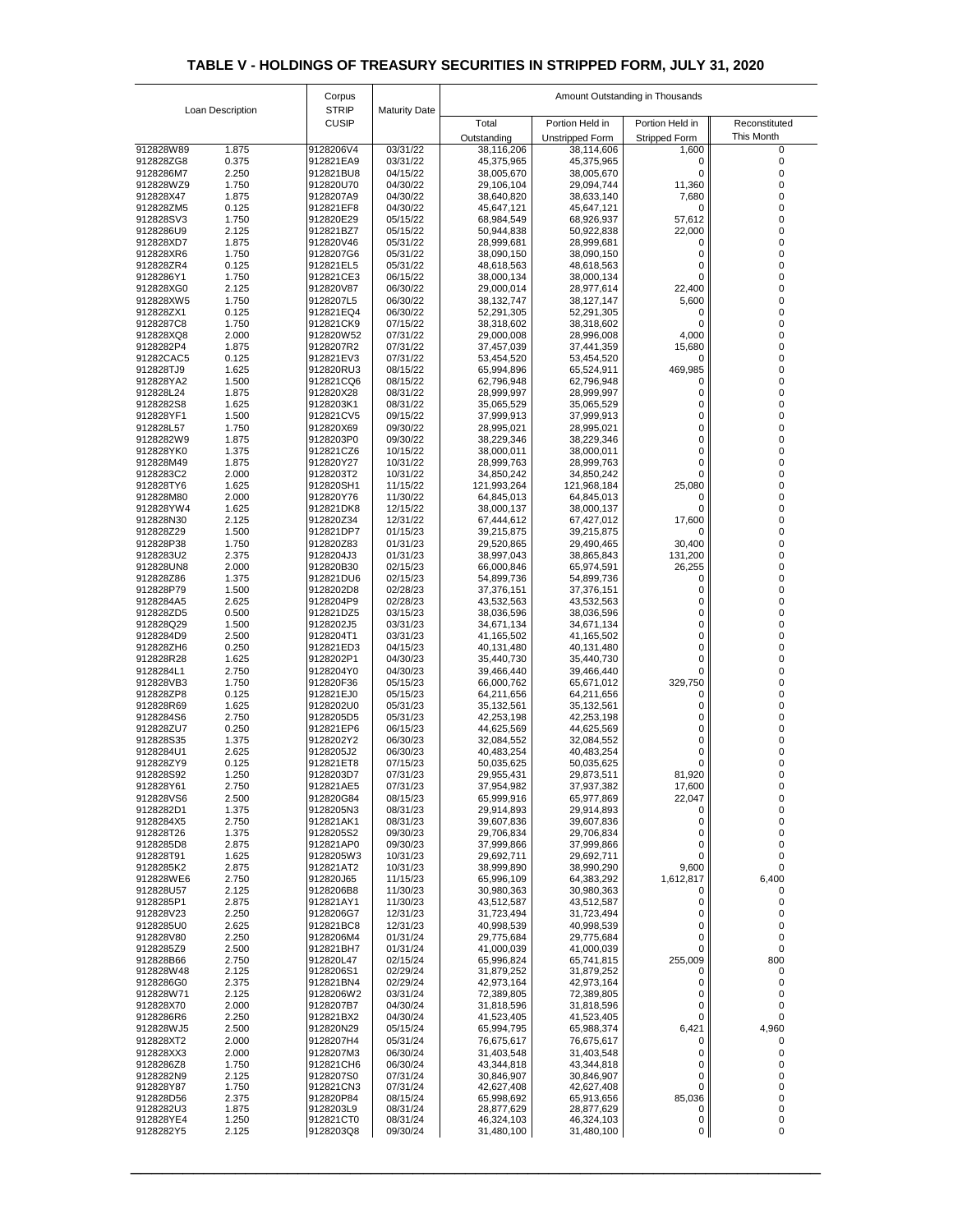|                                         |                  | Corpus                       |                      |                          | Amount Outstanding in Thousands |                      |                   |  |
|-----------------------------------------|------------------|------------------------------|----------------------|--------------------------|---------------------------------|----------------------|-------------------|--|
|                                         | Loan Description | <b>STRIP</b><br><b>CUSIP</b> | <b>Maturity Date</b> | Total                    | Portion Held in                 | Portion Held in      | Reconstituted     |  |
|                                         |                  |                              |                      | Outstanding              | <b>Unstripped Form</b>          | <b>Stripped Form</b> | <b>This Month</b> |  |
| 912828YH7                               | 1.500            | 912821CX1                    | 09/30/24             | 45,258,960               | 45,258,960                      |                      |                   |  |
| 9128283D0<br>912828YM6                  | 2.250<br>1.500   | 9128203U9<br>912821DC6       | 10/31/24<br>10/31/24 | 28,700,490<br>45,286,641 | 28,687,690<br>45,286,641        | 12,800               |                   |  |
| 912828G38                               | 2.250            | 912820R58                    | 11/15/24             | 66,031,911               | 66,030,351                      | 1,560                |                   |  |
| 9128283J7<br>912828YV6                  | 2.125<br>1.500   | 9128203Z8<br>912821DH5       | 11/30/24<br>11/30/24 | 29,519,458               | 29,519,458                      |                      |                   |  |
| 9128283P3                               | 2.250            | 9128204D6                    | 12/31/24             | 44,254,945<br>31,660,300 | 44,254,945<br>31,660,300        |                      |                   |  |
| 912828YY0                               | 1.750            | 912821DM4                    | 12/31/24             | 44,858,744               | 44,858,744                      |                      |                   |  |
| 9128283V0<br>912828Z52                  | 2.500<br>1.375   | 9128204K0<br>912821DS1       | 01/31/25<br>01/31/25 | 32,115,181<br>45,231,843 | 32,115,181<br>45,231,843        |                      |                   |  |
| 912828J27                               | 2.000            | 912820T31                    | 02/15/25             | 65,988,280               | 65,487,879                      | 500,401              |                   |  |
| 9128283Z1                               | 2.750            | 9128204Q7                    | 02/28/25             | 36,070,112               | 36,070,112                      |                      |                   |  |
| 912828ZC7<br>9128284F4                  | 1.125<br>2.625   | 912821DX0<br>9128204U8       | 02/28/25<br>03/31/25 | 47,196,554<br>34,108,089 | 47,196,554<br>34,108,089        |                      |                   |  |
| 912828ZF0                               | 0.500            | 912821EB7                    | 03/31/25             | 46,512,284               | 46,512,284                      |                      |                   |  |
| 9128284M9                               | 2.875            | 9128204Z7                    | 04/30/25             | 32,701,484               | 32,701,484                      |                      |                   |  |
| 912828ZL7<br>912828XB1                  | 0.375<br>2.125   | 912821EG6<br>912820U96       | 04/30/25<br>05/15/25 | 46,734,370<br>66,521,989 | 46,734,370<br>66,509,008        | 12,981               |                   |  |
| 9128284R8                               | 2.875            | 9128205F0                    | 05/31/25             | 35,211,597               | 35,211,597                      |                      |                   |  |
| 912828ZT0                               | 0.250            | 912821EM3                    | 05/31/25             | 49,724,255               | 49,724,255                      |                      |                   |  |
| 912828XZ8<br>912828ZW3                  | 2.750<br>0.250   | 912821AA3<br>912821ER2       | 06/30/25<br>06/30/25 | 33,736,098<br>53,428,393 | 33,736,098<br>53,428,393        | 0                    |                   |  |
| 912828Y79                               | 2.875            | 912821AF2                    | 07/31/25             | 31,629,113               | 31,629,113                      |                      |                   |  |
| 91282CAB7<br>912828K74                  | 0.250<br>2.000   | 912821EW1<br>912820W78       | 07/31/25<br>08/15/25 | 54,568,218               | 54,568,218                      |                      |                   |  |
| 9128284Z0                               | 2.750            | 912821AL9                    | 08/31/25             | 66,479,519<br>33,184,893 | 66,385,959<br>33,184,893        | 93,560<br>0          | 75,000            |  |
| 9128285C0                               | 3.000            | 912821AQ8                    | 09/30/25             | 31,000,000               | 31,000,000                      |                      |                   |  |
| 9128285J5<br>912828M56                  | 3.000<br>2.250   | 912821AU9<br>912820Y43       | 10/31/25<br>11/15/25 | 30,999,999<br>66,120,819 | 30,986,399<br>66,060,410        | 13,600               |                   |  |
| 9128285N6                               | 2.875            | 912821AZ8                    | 11/30/25             | 34,809,191               | 34,809,191                      | 60,409               |                   |  |
| 9128285T3                               | 2.625            | 912821BD6                    | 12/31/25             | 32,000,157               | 32,000,157                      |                      |                   |  |
| 9128286A3<br>912828P46                  | 2.625<br>1.625   | 912821BJ3<br>9128202A4       | 01/31/26<br>02/15/26 | 32,000,104<br>64,940,660 | 32,000,104<br>64,725,220        | 215,440              |                   |  |
| 9128286F2                               | 2.500            | 912821BP9                    | 02/28/26             | 33,540,101               | 33,540,101                      |                      |                   |  |
| 9128286L9                               | 2.250            | 912821BT1                    | 03/31/26             | 31,999,971               | 31,999,971                      |                      |                   |  |
| 9128286S4<br>912828R36                  | 2.375<br>1.625   | 912821BY0<br>9128202R7       | 04/30/26<br>05/15/26 | 32,408,242<br>69,496,759 | 32,408,242<br>69,479,118        | 17,641               | 12,800            |  |
| 9128286X3                               | 2.125            | 912821CD5                    | 05/31/26             | 35,361,567               | 35,361,567                      |                      |                   |  |
| 9128287B0                               | 1.875            | 912821CJ2                    | 06/30/26             | 33,828,122               | 33,828,122                      |                      |                   |  |
| 912828Y95<br>9128282A7                  | 1.875<br>1.500   | 912821CP8<br>9128205K9       | 07/31/26<br>08/15/26 | 33,271,132<br>65,349,241 | 33,271,132<br>65,346,241        | 3,000                |                   |  |
| 912828YD6                               | 1.375            | 912821CU7                    | 08/31/26             | 36, 155, 382             | 36, 155, 382                    |                      |                   |  |
| 912828YG9                               | 1.625            | 912821CY9                    | 09/30/26             | 35,324,210               | 35,324,210                      |                      |                   |  |
| 912828YQ7<br>912828U24                  | 1.625<br>2.000   | 912821DD4<br>9128205Y9       | 10/31/26<br>11/15/26 | 35,345,667<br>69,134,575 | 35,345,667<br>69,133,026        | 1,549                |                   |  |
| 912828YU8                               | 1.625            | 912821DJ1                    | 11/30/26             | 34,540,488               | 34,540,488                      |                      |                   |  |
| 912828YX2<br>912828Z78                  | 1.750<br>1.500   | 912821DN2<br>912821DT9       | 12/31/26<br>01/31/27 | 35,011,701<br>35,304,301 | 35,011,701<br>35,304,301        |                      |                   |  |
| 912828V98                               | 2.250            | 9128206P7                    | 02/15/27             | 65,815,868               | 65,812,238                      | 3,630                |                   |  |
| 912828ZB9                               | 1.125            | 912821DY8                    | 02/28/27             | 36,836,324               | 36,836,324                      |                      |                   |  |
| 912828ZE3<br>912828ZN3                  | 0.625<br>0.500   | 912821EC5<br>912821EH4       | 03/31/27<br>04/30/27 | 36,302,505<br>38,039,590 | 36,302,505<br>38,039,590        |                      |                   |  |
| 912828X88                               | 2.375            | 9128207D3                    | 05/15/27             | 71,050,221               | 71,038,136                      | 12,085               |                   |  |
| 912828ZS2                               | 0.500            | 912821EN1                    | 05/31/27             | 41,989,355               | 41,989,355                      | 0                    |                   |  |
| 912828ZV5<br>91282CAD3                  | 0.500<br>0.375   | 912821ES0<br>912821EX9       | 06/30/27<br>07/31/27 | 46,607,732<br>49,000,101 | 46,607,732<br>49,000,101        |                      |                   |  |
| 9128282R0                               | 2.250            | 9128203H8                    | 08/15/27             | 69,915,360               | 69,914,380                      | 980                  |                   |  |
| 9128283F5                               | 2.250            | 9128203W5                    | 11/15/27             | 66,474,111               | 66,473,491                      | 620                  | 0                 |  |
| 9128283W8<br>9128284N7                  | 2.750<br>2.875   | 9128204M6<br>9128205B9       | 02/15/28<br>05/15/28 | 70,572,105<br>75,112,231 | 70,157,555<br>75,107,431        | 414,550<br>4,800     | 0<br>3,200        |  |
| 9128284V9                               | 2.875            | 912821AH8                    | 08/15/28             | 75,495,710               | 75,493,290                      | 2,420                |                   |  |
| 9128285M8<br>9128286B1                  | 3.125<br>2.625   | 912821AW5<br>912821BL8       | 11/15/28<br>02/15/29 | 80,505,854<br>81,505,475 | 80,502,818<br>80,904,995        | 3,037<br>600,480     |                   |  |
| 9128286T2                               | 2.375            | 912821CA1                    | 05/15/29             | 84,427,059               | 84,401,619                      | 25,440               |                   |  |
| 912828YB0                               | 1.625            | 912821CR4                    | 08/15/29             | 92,618,670               | 92,571,670                      | 47,000               |                   |  |
| 912828YS3<br>912828Z94                  | 1.750<br>1.500   | 912821DF9<br>912821DV4       | 11/15/29<br>02/15/30 | 88,552,507<br>88,112,596 | 88,552,507<br>88,013,446        | 0<br>99,150          | $\mathcal{O}$     |  |
| 912828ZQ6                               | 0.625            | 912821EK7                    | 05/15/30             | 109,879,722              | 108,379,722                     | 1,500,000            |                   |  |
| <b>Total Treasury Notes</b>             |                  |                              |                      | 10,427,592,193           | 10,418,623,037                  | 8,969,156            | 103,160           |  |
| <b>Treasury Bonds:</b><br><b>CUSIP:</b> | Interest Rate:   |                              |                      |                          |                                 |                      |                   |  |
| 912810EG9                               | 8.750            | 912803AU7                    | 08/15/20             | 17,059,306               | 16,084,345                      | 974,961              | 6,505             |  |
| 912810EH7                               | 7.875            | 912803AV5                    | 02/15/21             | 10,075,573               | 9,413,357                       | 662,216              | $\Omega$          |  |
| 912810EJ3<br>912810EK0                  | 8.125<br>8.125   | 912803AW3<br>912803AX1       | 05/15/21<br>08/15/21 | 10,066,788<br>9,506,382  | 9,364,913<br>9,092,392          | 701,875<br>413,991   | 320,480<br>1,600  |  |
| 912810EL8                               | 8.000            | 912803AY9                    | 11/15/21             | 30,632,194               | 28,194,487                      | 2,437,707            | 186,500           |  |
| 912810EM6                               | 7.250            | 912803AZ6                    | 08/15/22             | 10,127,790               | 9,412,550                       | 715,241              | 0                 |  |
| 912810EN4<br>912810EP9                  | 7.625<br>7.125   | 912803BA0<br>912803BB8       | 11/15/22<br>02/15/23 | 7,423,626<br>15,782,061  | 6,757,649<br>15,471,750         | 665,977<br>310,311   | 960<br>1,920      |  |
| 912810EQ7                               | 6.250            | 912803BC6                    | 08/15/23             | 22,659,044               | 22,300,144                      | 358,900              | 0                 |  |
| 912810ES3<br>912810ET1                  | 7.500<br>7.625   | 912803BD4<br>912803BE2       | 11/15/24<br>02/15/25 | 9,604,162                | 9,016,097                       | 588,065              | 1,504<br>$\Omega$ |  |
| 912810EV6                               | 6.875            | 912803BF9                    | 08/15/25             | 9,509,170<br>11,187,207  | 8,947,699<br>10,306,962         | 561,471<br>880,245   | 11,040            |  |
| 912810EW4                               | 6.000            | 912803BG7                    | 02/15/26             | 12,837,916               | 12,695,340                      | 142,576              | 5,000             |  |
| 912810EX2<br>912810EY0                  | 6.750<br>6.500   | 912803BH5<br>912803BJ1       | 08/15/26<br>11/15/26 | 8,810,418<br>10,860,177  | 8,201,198                       | 609,220              | $\overline{0}$    |  |
|                                         |                  |                              |                      |                          | 9,725,713                       | 1,134,464            |                   |  |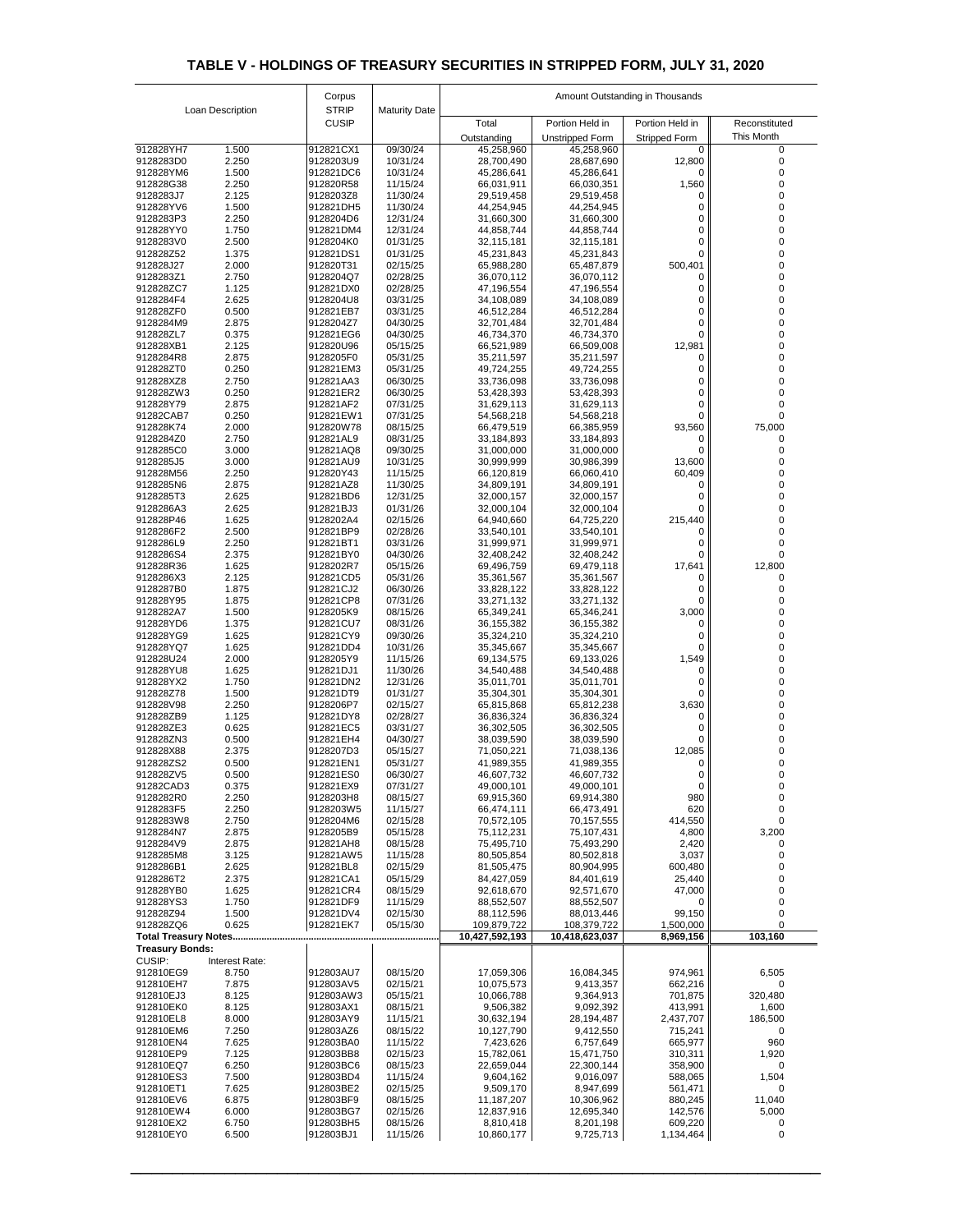|                        |                                                 | Corpus                       |                      | Amount Outstanding in Thousands |                             |                          |                     |  |
|------------------------|-------------------------------------------------|------------------------------|----------------------|---------------------------------|-----------------------------|--------------------------|---------------------|--|
|                        | Loan Description                                | <b>STRIP</b><br><b>CUSIP</b> | <b>Maturity Date</b> | Total                           | Portion Held in             | Portion Held in          | Reconstituted       |  |
|                        |                                                 |                              |                      | Outstanding                     | <b>Unstripped Form</b>      | <b>Stripped Form</b>     | This Month          |  |
| 912810EZ7              | 6.625                                           | 912803BK8                    | 02/15/27             | 9,521,971                       | 9,127,305                   | 394,666                  | $\mathbf 0$         |  |
| 912810FA1<br>912810FB9 | 6.375<br>6.125                                  | 912803BL6<br>912803BM4       | 08/15/27<br>11/15/27 | 9,196,756<br>22,021,339         | 7,863,993<br>20,062,420     | 1,332,763<br>1,958,919   | 9,600<br>26,880     |  |
| 912810FE3              | 5.500                                           | 912803BP7                    | 08/15/28             | 11,776,201                      | 11,240,285                  | 535,916                  | 5,000               |  |
| 912810FF0              | 5.250                                           | 912803BV4                    | 11/15/28             | 10,947,052                      | 9,876,030                   | 1,071,022                | 3,040               |  |
| 912810FG8              | 5.250                                           | 912803BW2                    | 02/15/29             | 11,350,341                      | 11,191,024                  | 159,317                  | 0                   |  |
| 912810FJ2<br>912810FM5 | 6.125<br>6.250                                  | 912803CG6<br>912803CH4       | 08/15/29<br>05/15/30 | 11,178,580<br>17,043,162        | 10,590,899<br>15,699,285    | 587,681<br>1,343,877     | 4,800<br>0          |  |
| 912810FP8              | 5.375                                           | 912803CK7                    | 02/15/31             | 16,427,648                      | 14,930,259                  | 1,497,389                | 16,700              |  |
| 912810FT0              | 4.500                                           | 912803CX9                    | 02/15/36             | 26,397,130                      | 22,645,065                  | 3,752,065                | 398,080             |  |
| 912810PT9              | 4.750                                           | 912803CZ4                    | 02/15/37             | 16,589,456                      | 15,865,002                  | 724,454                  | 0                   |  |
| 912810PU6<br>912810PW2 | 5.000<br>4.375                                  | 912803DA8<br>912803DC4       | 05/15/37<br>02/15/38 | 21,413,045<br>22,525,149        | 20,686,667<br>21,878,180    | 726,378<br>646,968       | 23,000<br>173,984   |  |
| 912810PX0              | 4.500                                           | 912803DD2                    | 05/15/38             | 25,500,123                      | 24,212,931                  | 1,287,192                | 151,840             |  |
| 912810QA9              | 3.500                                           | 912803DF7                    | 02/15/39             | 25,908,569                      | 25,054,059                  | 854,510                  | 20,000              |  |
| 912810QB7<br>912810QC5 | 4.250<br>4.500                                  | 912803DG5<br>912803DH3       | 05/15/39<br>08/15/39 | 38,778,773                      | 36,039,512                  | 2,739,261                | 281,600<br>124,000  |  |
| 912810QD3              | 4.375                                           | 912803DJ9                    | 11/15/39             | 41,430,538<br>44,564,249        | 40,143,925<br>40,591,583    | 1,286,613<br>3,972,666   | 95,008              |  |
| 912810QE1              | 4.625                                           | 912803DK6                    | 02/15/40             | 44,902,490                      | 41,020,721                  | 3,881,769                | 0                   |  |
| 912810QH4              | 4.375                                           | 912803DM2                    | 05/15/40             | 43,473,044                      | 38,949,440                  | 4,523,604                | 228,160             |  |
| 912810SR0<br>912810QK7 | 1.125<br>3.875                                  | 912803FQ1<br>912803DN0       | 05/15/40<br>08/15/40 | 60,356,640<br>43,213,317        | 60,356,440<br>42,404,770    | 200<br>808,547           | 0<br>96,400         |  |
| 912810QL5              | 4.250                                           | 912803DP5                    | 11/15/40             | 42,903,189                      | 40,654,144                  | 2,249,045                | 31,280              |  |
| 912810QN1              | 4.750                                           | 912803DQ3                    | 02/15/41             | 43,004,945                      | 42,086,267                  | 918,678                  | 131,802             |  |
| 912810QQ4              | 4.375                                           | 912803DS9                    | 05/15/41             | 41,995,507                      | 41,183,359                  | 812,148                  | 2,240               |  |
| 912810QS0<br>912810QT8 | 3.750<br>3.125                                  | 912803DT7<br>912803DU4       | 08/15/41<br>11/15/41 | 42,488,837<br>44,622,444        | 41,689,371<br>43,340,885    | 799,466<br>1,281,559     | 2,000<br>26,359     |  |
| 912810QU5              | 3.125                                           | 912803DV2                    | 02/15/42             | 47,219,044                      | 46,631,182                  | 587,863                  | 87,840              |  |
| 912810QW1              | 3.000                                           | 912803DX8                    | 05/15/42             | 43,918,686                      | 43,490,578                  | 428,108                  | 208,000             |  |
| 912810QX9              | 2.750                                           | 912803DY6                    | 08/15/42             | 41,995,432                      | 40,124,567                  | 1,870,865                | 7,800               |  |
| 912810QY7<br>912810QZ4 | 2.750<br>3.125                                  | 912803DZ3<br>912803EA7       | 11/15/42<br>02/15/43 | 41,994,009<br>41,999,759        | 38,963,971<br>34,878,486    | 3,030,039<br>7,121,273   | 99,360<br>104,002   |  |
| 912810RB6              | 2.875                                           | 912803EC3                    | 05/15/43             | 41,999,319                      | 36,910,793                  | 5,088,526                | 428,765             |  |
| 912810RC4              | 3.625                                           | 912803ED1                    | 08/15/43             | 41,998,968                      | 37,388,999                  | 4,609,969                | 117,800             |  |
| 912810RD2              | 3.750                                           | 912803EE9                    | 11/15/43             | 41,994,787                      | 37,440,926                  | 4,553,861                | 84,000              |  |
| 912810RE0<br>912810RG5 | 3.625<br>3.375                                  | 912803EF6<br>912803EH2       | 02/15/44<br>05/15/44 | 41,999,879<br>41,992,115        | 33,833,418<br>33,701,660    | 8,166,461<br>8,290,455   | 152,060<br>224,195  |  |
| 912810RH3              | 3.125                                           | 912803EJ8                    | 08/15/44             | 42,000,030                      | 37,942,206                  | 4,057,824                | 196,700             |  |
| 912810RJ9              | 3.000                                           | 912803EK5                    | 11/15/44             | 42,020,892                      | 36,542,785                  | 5,478,107                | 56,340              |  |
| 912810RK6              | 2.500                                           | 912803EL3                    | 02/15/45             | 42,000,609                      | 37,576,639                  | 4,423,970                | 41,360              |  |
| 912810RM2<br>912810RN0 | 3.000<br>2.875                                  | 912803EN9<br>912803EP4       | 05/15/45             | 42,361,715                      | 37,859,161                  | 4,502,554                | 459,100<br>59,840   |  |
| 912810RP5              | 3.000                                           | 912803EQ2                    | 08/15/45<br>11/15/45 | 42,320,986<br>42,076,670        | 35,322,397<br>34,716,322    | 6,998,589<br>7,360,348   | 959,000             |  |
| 912810RQ3              | 2.500                                           | 912803ER0                    | 02/15/46             | 40,252,169                      | 33,220,308                  | 7,031,861                | 143,440             |  |
| 912810RS9              | 2.500                                           | 912803ET6                    | 05/15/46             | 43,173,535                      | 35,644,924                  | 7,528,611                | 459,090             |  |
| 912810RT7<br>912810RU4 | 2.250<br>2.875                                  | 912803EU3<br>912803EV1       | 08/15/46<br>11/15/46 | 40,536,407<br>42,948,775        | 36,840,632<br>37,081,632    | 3,695,775<br>5,867,143   | 474,380<br>294,560  |  |
| 912810RV2              | 3.000                                           | 912803EW9                    | 02/15/47             | 40,830,504                      | 34,034,183                  | 6,796,321                | 63,200              |  |
| 912810RX8              | 3.000                                           | 912803EY5                    | 05/15/47             | 44,224,115                      | 35,479,221                  | 8,744,894                | 700,600             |  |
| 912810RY6              | 2.750                                           | 912803EZ2                    | 08/15/47             | 43,512,331                      | 32,048,653                  | 11,463,678               | 178,700             |  |
| 912810RZ3<br>912810SA7 | 2.750<br>3.000                                  | 912803FA6<br>912803FB4       | 11/15/47<br>02/15/48 | 41,228,751<br>45,044,506        | 28,536,327<br>30,391,400    | 12,692,424<br>14,653,105 | 756,004<br>396,500  |  |
| 912810SC3              | 3.125                                           | 912803FD0                    | 05/15/48             | 49,151,624                      | 35,620,998                  | 13,530,626               | 181,610             |  |
| 912810SD1              | 3.000                                           | 912803FE8                    | 08/15/48             | 50,414,781                      | 37,940,688                  | 12,474,093               | 107,520             |  |
| 912810SE9              | 3.375                                           | 912803FF5                    | 11/15/48             | 54,868,281                      | 41,880,252                  | 12,988,029               | 180,440             |  |
| 912810SF6<br>912810SH2 | 3.000<br>2.875                                  | 912803FG3<br>912803FJ7       | 02/15/49<br>05/15/49 | 55,576,512<br>57,608,369        | 37,236,155<br>39,841,801    | 18,340,357<br>17,766,568 | 347,840<br>231,320  |  |
| 912810SJ8              | 2.250                                           | 912803FK4                    | 08/15/49             | 63,396,357                      | 55,041,411                  | 8,354,946                | 659,540             |  |
| 912810SK5              | 2.375                                           | 912803FL2                    | 11/15/49             | 60,504,749                      | 52,295,525                  | 8,209,224                | 256,480             |  |
| 912810SL3              | 2.000<br>1.250                                  | 912803FM0                    | 02/15/50<br>05/15/50 | 60,520,860<br>73,571,798        | 56,118,842                  | 4,402,018                | 78,000              |  |
| 912810SN9              |                                                 | 912803FP3                    |                      | 2,572,929,630                   | 71,137,072<br>2,268,082,527 | 2,434,726<br>304,847,103 | 7,970<br>11,190,637 |  |
|                        | <b>Treasury Inflation-Protected Securities:</b> |                              |                      |                                 |                             |                          |                     |  |
| CUSIP:                 | Interest Rate:                                  |                              |                      |                                 |                             |                          |                     |  |
| 912828PP9              | 1.125                                           | 912820XK8                    | 01/15/21             | 42,989,178                      | 42,989,178                  | 0                        | 0                   |  |
| 912828Q60<br>912828QV5 | 0.125<br>0.625                                  | 9128202L0<br>912820YP6       | 04/15/21<br>07/15/21 | 48,625,850<br>40,769,330        | 48,625,850<br>40,769,330    | 0<br>0                   | 0<br>0              |  |
| 912828SA9              | 0.125                                           | 912820ZS9                    | 01/15/22             | 46,755,240                      | 46,755,240                  | 0                        | 0                   |  |
| 912828X39              | 0.125                                           | 9128206Y8                    | 04/15/22             | 46,840,978                      | 46,840,978                  | $\mathbf 0$              | 0                   |  |
| 912828TE0              | 0.125                                           | 912820RP4                    | 07/15/22             | 45,709,871                      | 45,709,871                  | 0                        | 0                   |  |
| 912828UH1<br>9128284H0 | 0.125<br>0.625                                  | 912820A64<br>9128204W4       | 01/15/23<br>04/15/23 | 45,535,154<br>48,543,254        | 45,535,154<br>48,543,254    | $\mathbf 0$<br>0         | 0                   |  |
| 912828VM9              | 0.375                                           | 912820G43                    | 07/15/23             | 45,168,820                      | 45,168,820                  | 0                        |                     |  |
| 912828B25              | 0.625                                           | 912820K71                    | 01/15/24             | 45,030,188                      | 45,030,188                  | $\mathbf 0$              |                     |  |
| 9128286N5              | 0.500                                           | 912821BV6                    | 04/15/24             | 32,741,192                      | 32,741,192                  | 0                        | 0                   |  |
| 912828WU0<br>912828YL8 | 0.125<br>0.125                                  | 912820P35<br>912821DA0       | 07/15/24<br>10/15/24 | 44,277,091<br>35,188,852        | 44,277,091<br>35,188,852    | 0<br>$\mathbf 0$         |                     |  |
| 912810FR4              | 2.375                                           | 912803CN1                    | 01/15/25             | 38,086,669                      | 38,086,669                  | 0                        | 0                   |  |
| 912828H45              | 0.250                                           | 912820S65                    | 01/15/25             | 44,376,334                      | 44,376,334                  | $\mathbf 0$              |                     |  |
| 912828ZJ2              | 0.125                                           | 912821EE1                    | 04/15/25             | 35,551,686                      | 35,551,686                  | 0                        |                     |  |
| 912828XL9<br>912810FS2 | 0.375<br>2.000                                  | 912820W29<br>912803CW1       | 07/15/25<br>01/15/26 | 44,327,139<br>25,836,151        | 44,327,139<br>25,836,151    | 0<br>$\mathbf 0$         |                     |  |
| 912828N71              | 0.625                                           | 912820Z59                    | 01/15/26             | 45,773,297                      | 45,773,297                  | 0                        | 0                   |  |
| 912828S50              | 0.125                                           | 9128203A3                    | 07/15/26             | 39,406,279                      | 39,406,279                  | $\mathbf 0$              | 0                   |  |
| 912810PS1              | 2.375                                           | 912803CY7                    | 01/15/27             | 20,955,496                      | 20,955,496                  | 0                        | 0                   |  |
| 912828V49              | 0.375                                           | 9128206J1                    | 01/15/27             | 40,841,483                      | 40,841,483                  | $\overline{0}$           | $\overline{0}$      |  |